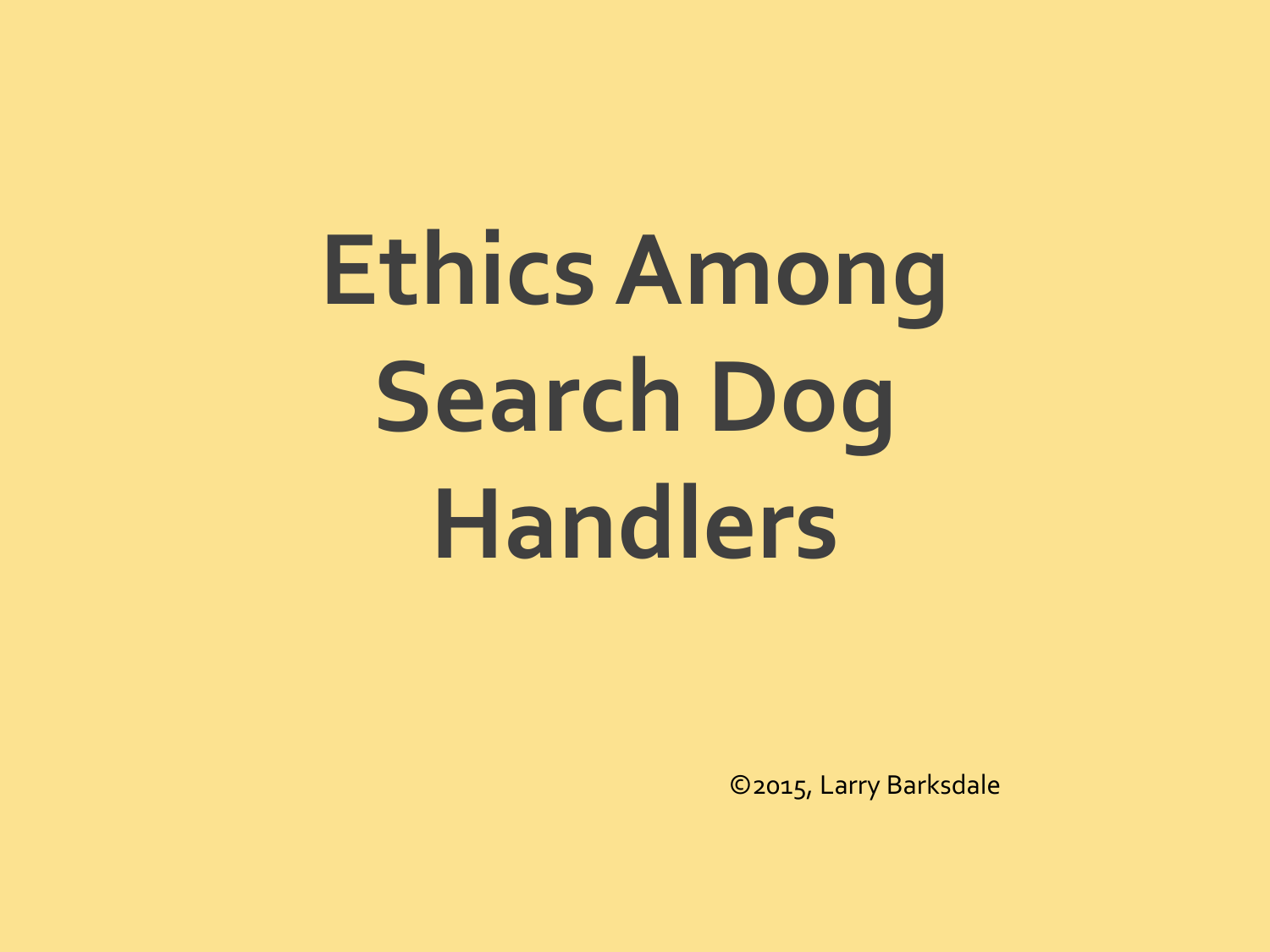## What Does It Mean to Be Ethical

- "Ethical," as a general concept, refers to value judgments concerning right and wrong, or good and bad, in human conduct. Behavior is ethical to the extent it reflects the application of accepted principles or a moral code guiding the practice of a particular profession.
- This means that ethical standards are relative and change with changes in the community's standards; therefore, ethical decisions are rarely "right" or "wrong," but exist on a continuum from clearly ethical to clearly unethical. - Taken from Dr. Lawrence B. Rosenfeld, lecture, July 16, 2010, *2010 Nebraska Disaster Behavioral Health Conference,* Omaha, NE.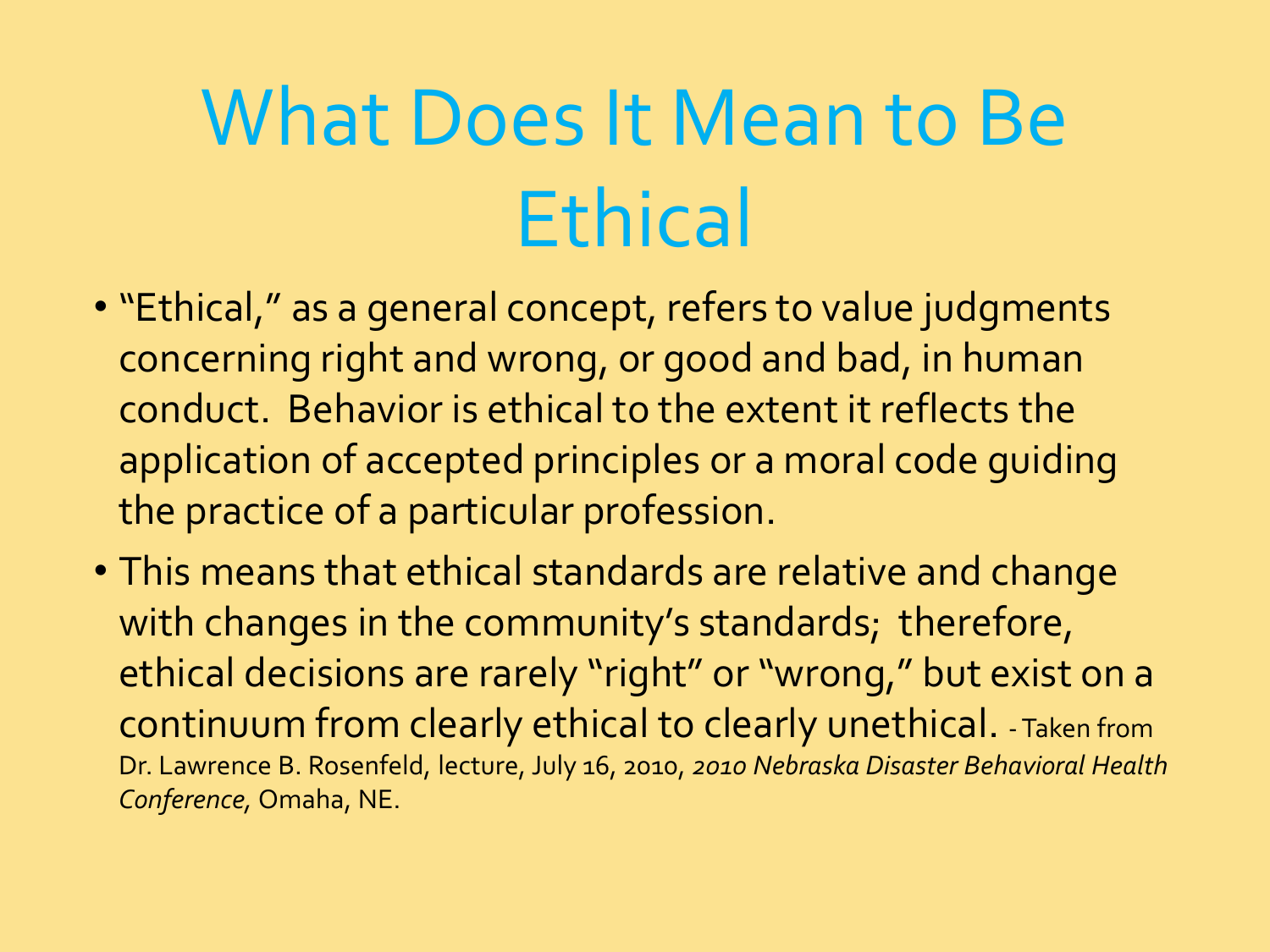### Is there a problem?

- 45% of employees have lied to their supervisor
- 51% have committed an unethical act at work:
	- Violated quality standards
	- **Lied to cover up breach** in quality
- 36% have lied on or falsified a report

What do you think is the most important problem facing the country today?"

- Ethics, dishonesty 13
- **Education 12%**
- Crime/Violence 9%
- **•** Dissatisfaction with Government 9%
- **Drugs** 7%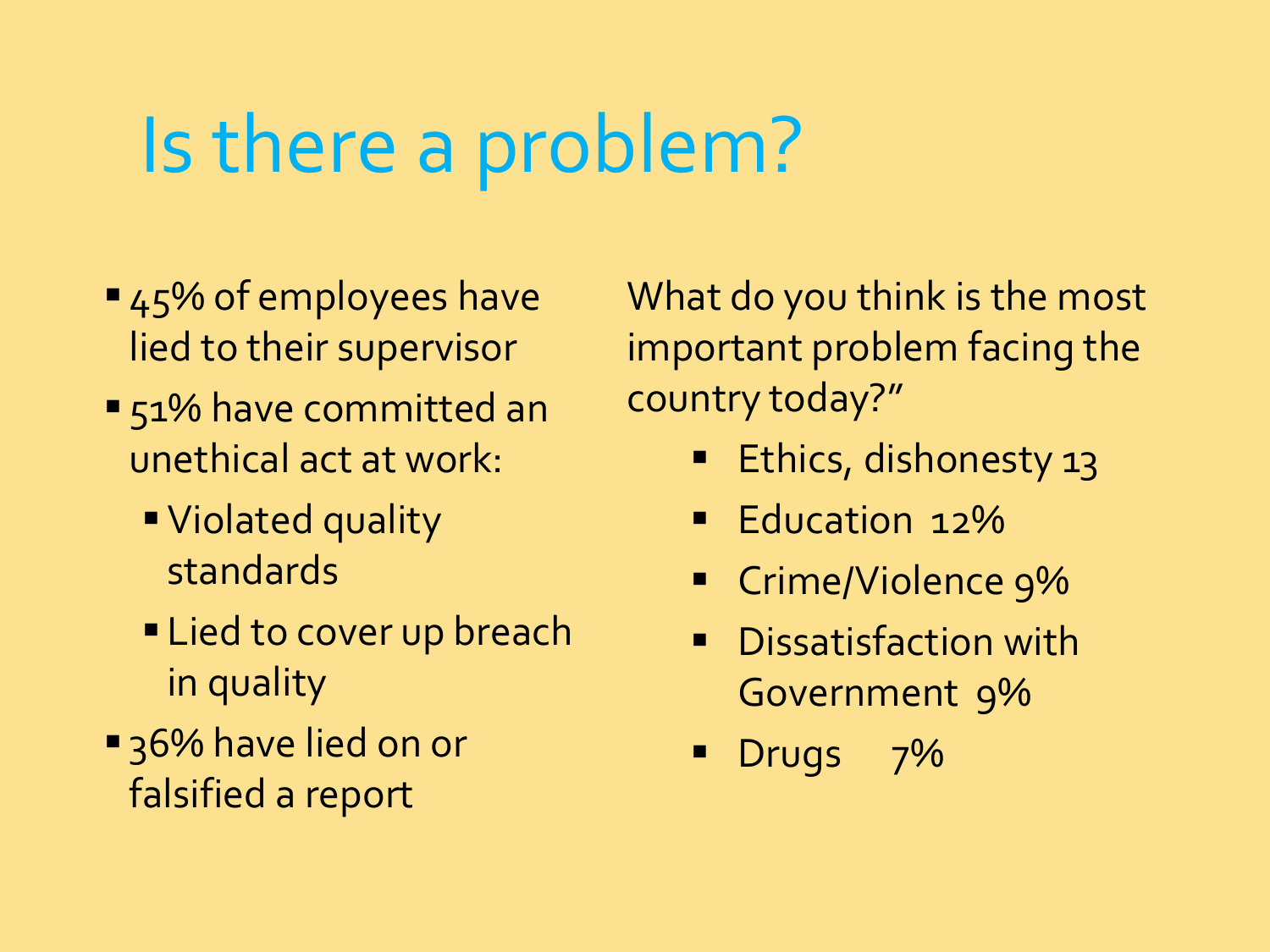Marcia Angell, MD, Editor-in-Chief (1988-2000) *New England Journal of Medicine*

**"** "Ethical lapses are almost never cases of bad people, doing bad things, for no good reasons. More often they are good people, doing bad things, for good reasons." -Taken from Dr. Lawrence B. Rosenfeld, lecture, July 16, 2010, *2010 Nebraska Disaster Behavioral Health Conference,* Omaha, NE.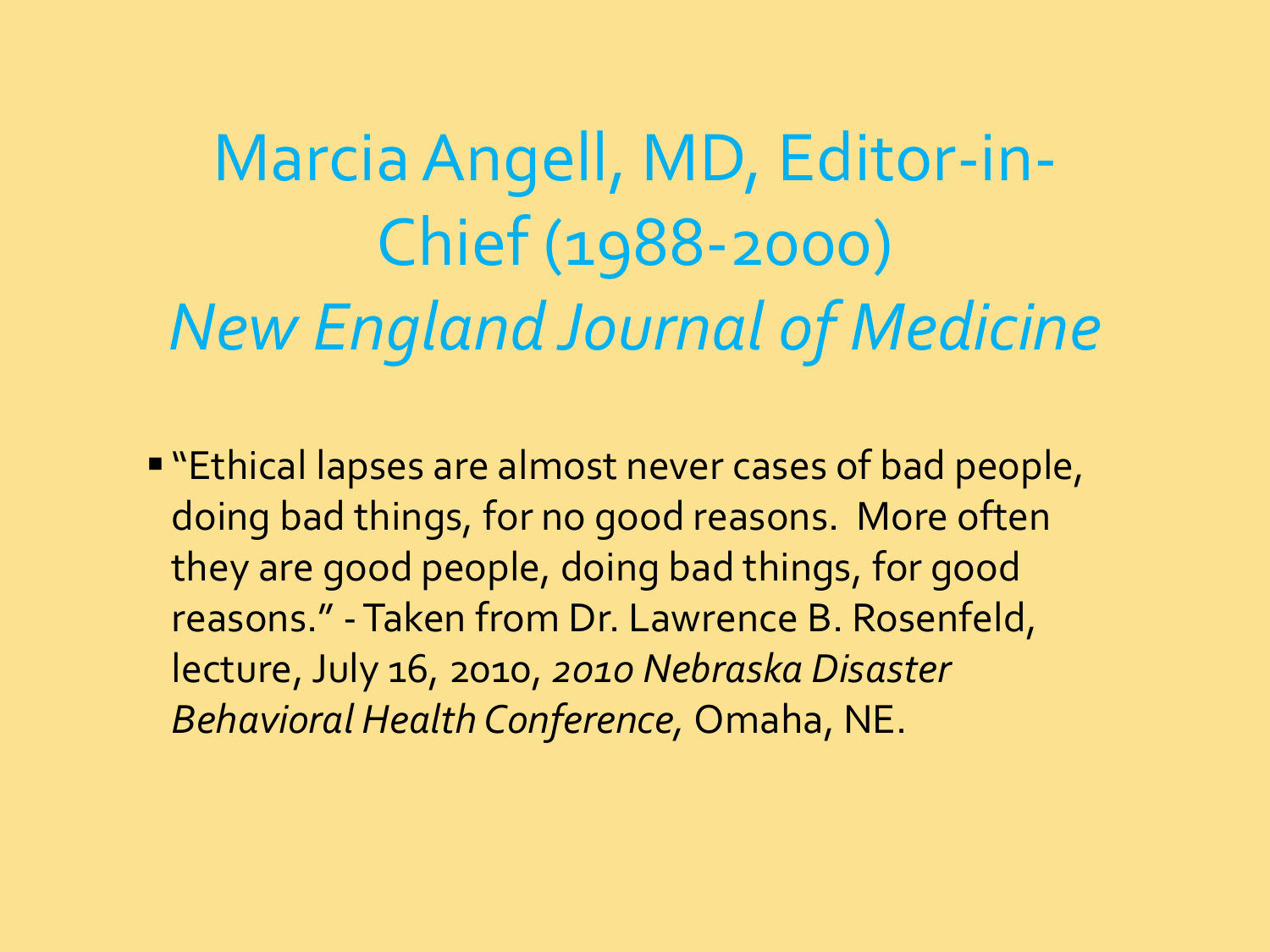### Some Real World Examples

Taken from Ethics in Forensic Science, West Virginia University, Forensic Science Initiative, Online Course, 5.11.2009.

- **Louis Pasteur (1880's):** He was a scientist and professor who made many advances in chemistry, germ therapy, and immunology. His work led to vaccines for anthrax and rabies. Although Pasteur publicly stated that he used his own methods, it turned out to be untrue. Data books revealed that his method was developed by his rival, Jean-Joseph-Henri Toussaint.
- **Allison Lancaster**: She was a DNA analyst in a lab that required all staff to rotate weekends working drug cases. She was unhappy and angry so she wrote reports without doing analyses.
- **Kathleen Lundy:** She was an FBI Lab employee who admitted to making false statements. She was an expert on lead analysis and became upset at being frequently challenged in court by a former colleague. "The adrenaline factor," of which she was guilty refers to being in a heated cross-examination and being tempted to defend what you said beyond that which can be defended.
- **Dr. Joseph Kopera:** He was the supervisor of the state police firearms and tool marks unit in 2000, and he managed their IBIS system. He testified in about 100-125 cases per year. It was found that he did not hold degrees from the Rochester Institute of Technology or the University of Maryland.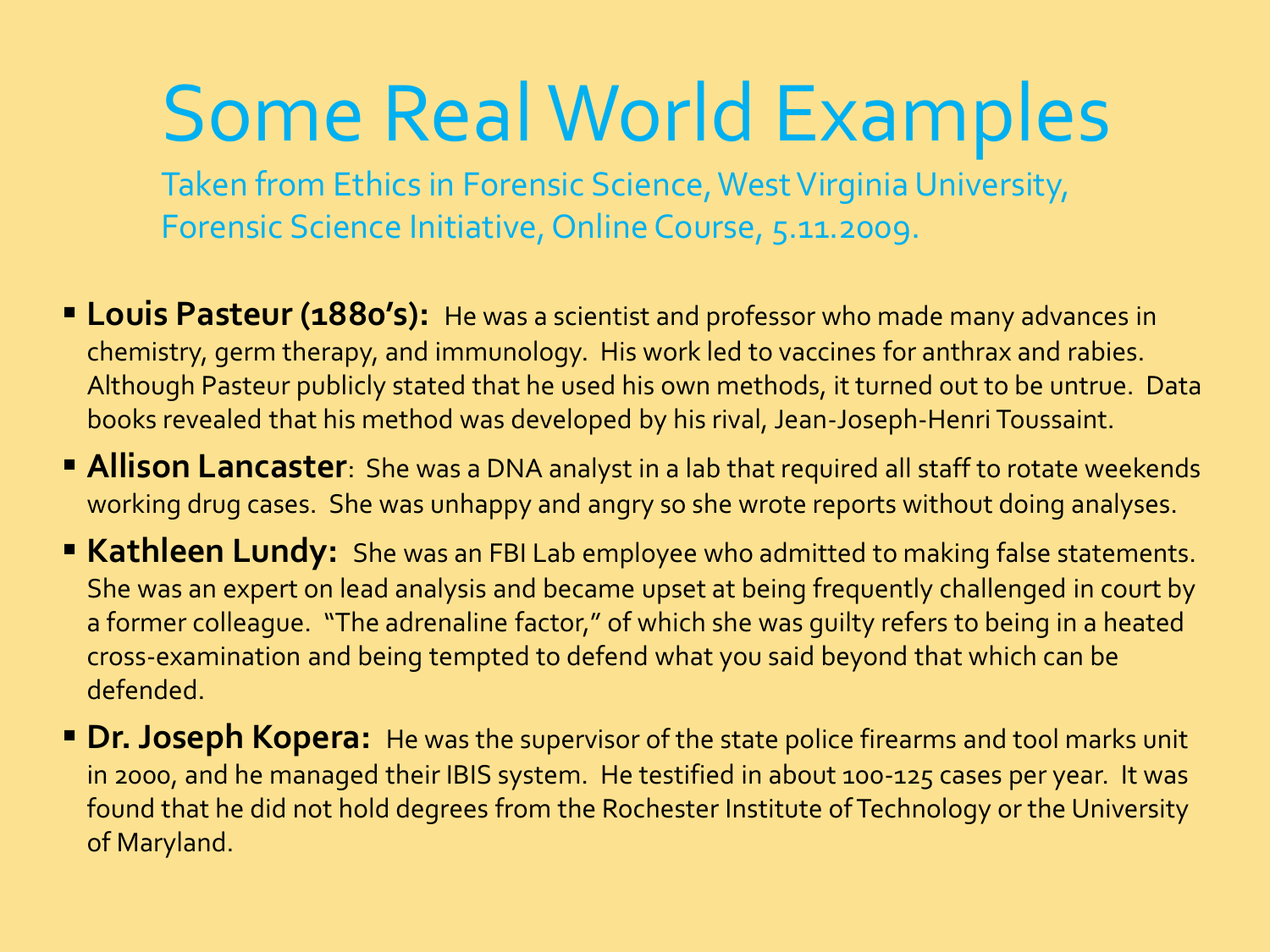### Fred Zain Discussion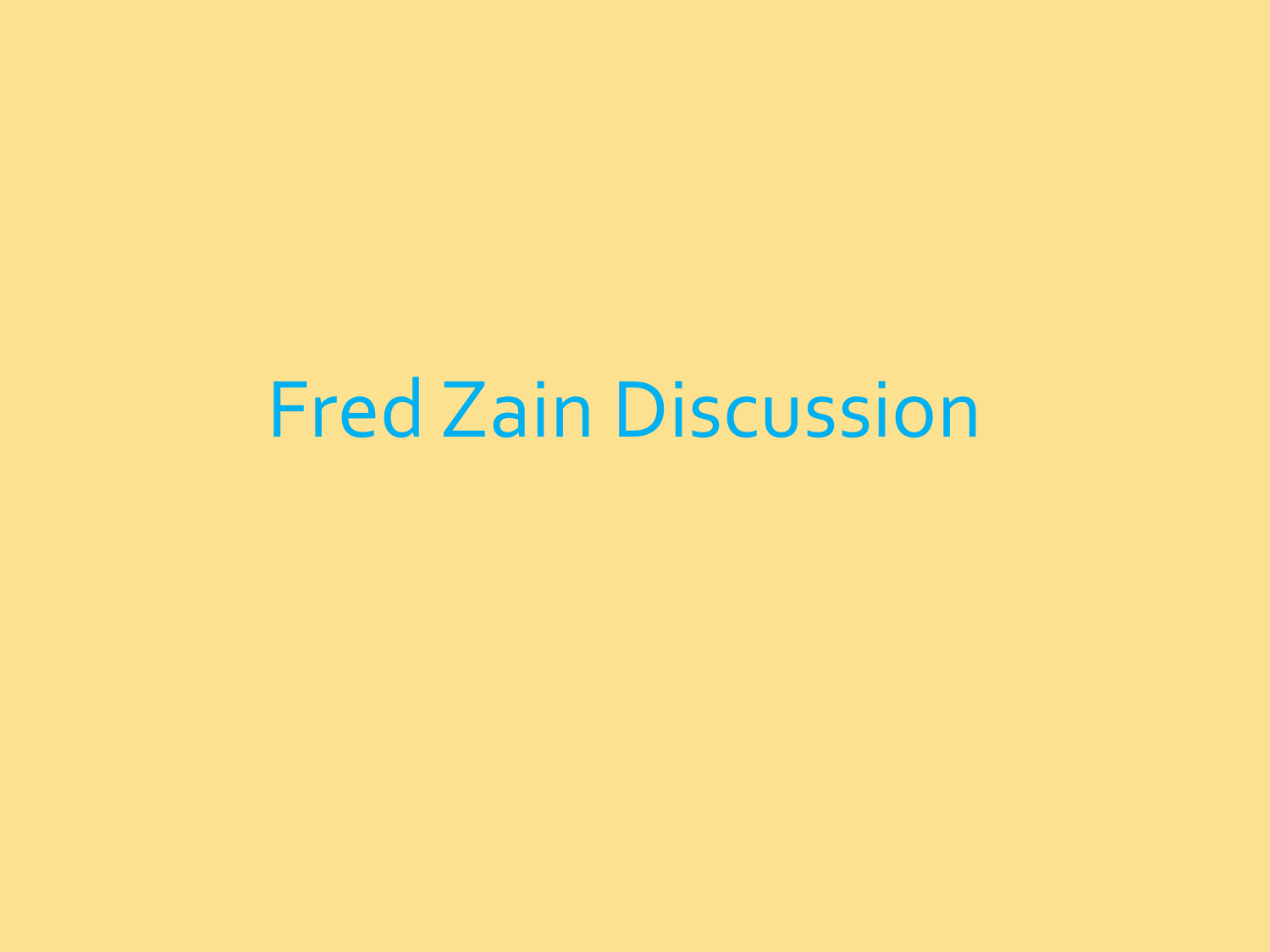**Fred Zain was a West Virginia State Police forensics expert who testified in hundreds of criminal cases. He presented himself well. He appeared to know his subject so well that judges, prosecutors, and defense attorneys didn't question the laboratory results Zain said he obtained. Juries believed him. They convicted the defendants when Zain testified that his laboratory conjuring showed they were guilty, even when other evidence conflicted with his testimony, and especially when no other incriminating evidence existed. Fred Zain became something of a forensics "star," sought after by prosecutors who wanted to win convictions in difficult cases. His stature in West Virginia led to a better job offer, chief of physical evidence for the medical examiner in Bexar County, Texas, and he did for Texas what he had done for West Virginia. He lied.**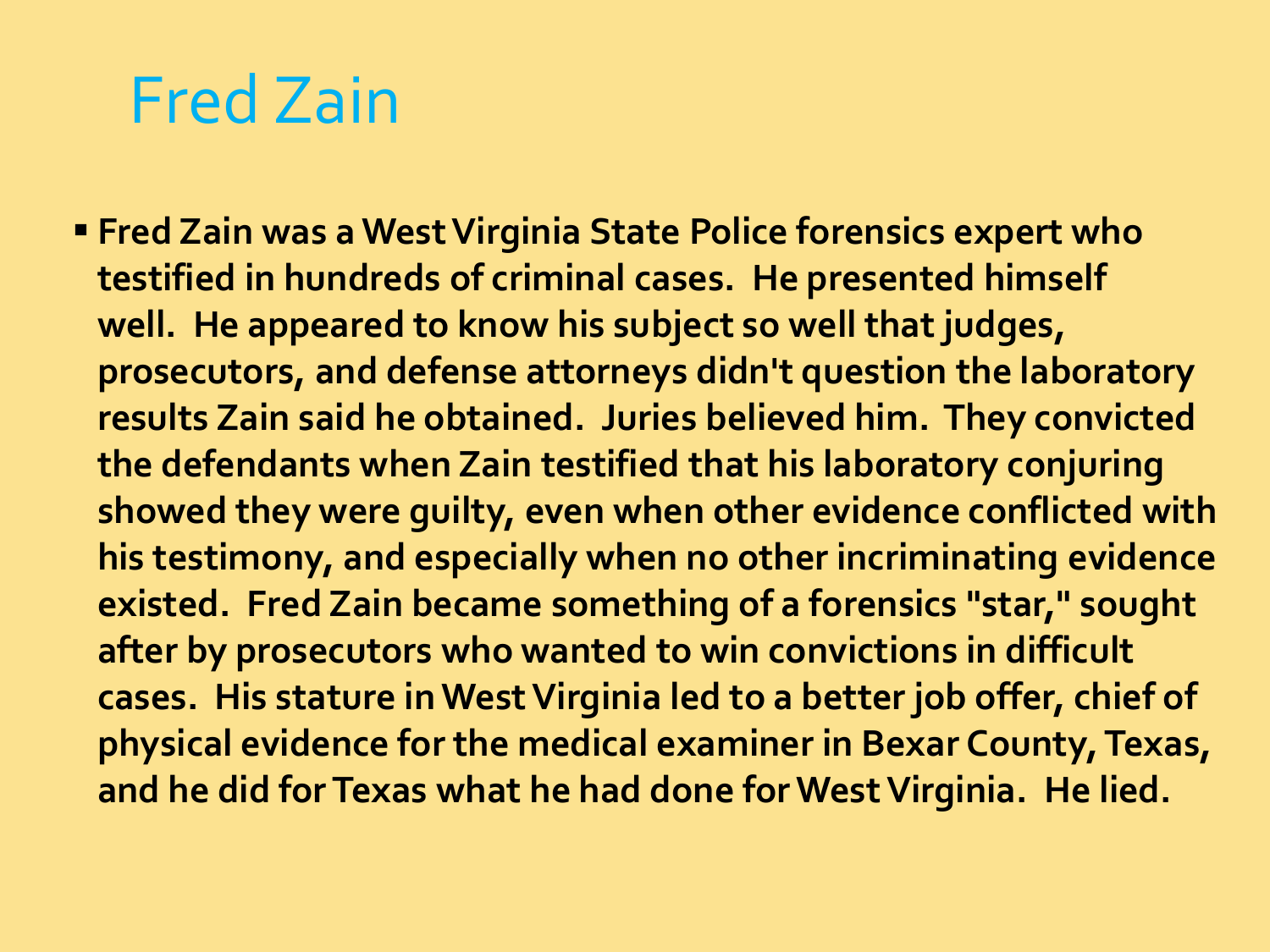**From all appearances, Fred Zain didn't set out to repeatedly, almost routinely, commit perjury, and thereby send innocent people to prison for crimes they didn't commit. In his own defense, Zain has pointed to inadequate facilities, conflicting duties and an overwhelming caseload. All those factors were present. What Zain doesn't mention is the fact that he was never qualified to be doing forensic lab work in the first place. His college transcripts reveal that Zain was a mediocre scholar who had failed organic chemistry. Apparently no one reviewed Zain's transcripts before putting him on the job, or before qualifying him as an expert witness. No one looked at his transcripts until the house of cards he had built came tumbling down.**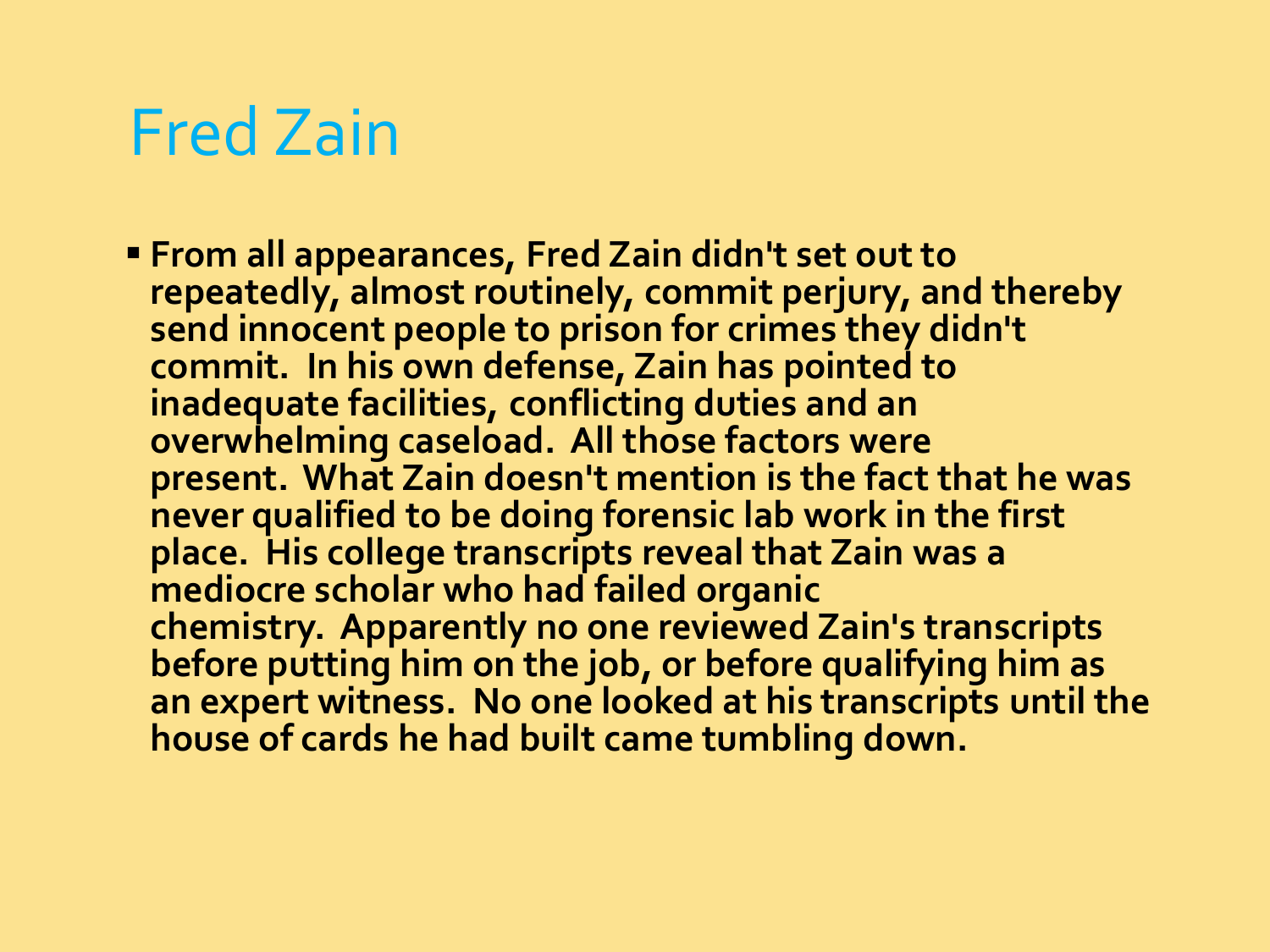**Fred Zain is the victim of his own success. Over the years, Zain rose to the position of Chief of Serology at the West Virginia Department of Public Safety (crime laboratory). What he couldn't establish in the laboratory was arrived at through a unique form of logic called "backwards reasoning."** *If the defendant is guilty, it is likely that ...* **is the predicate for such reasoning. It presumes the defendant's guilt, and bases its findings on that presumption. But when you add to that presumptive base inadequate facilities, conflicting duties, an overwhelming caseload, and put them in the hands of an unqualified "expert," you have the prescription for disaster.**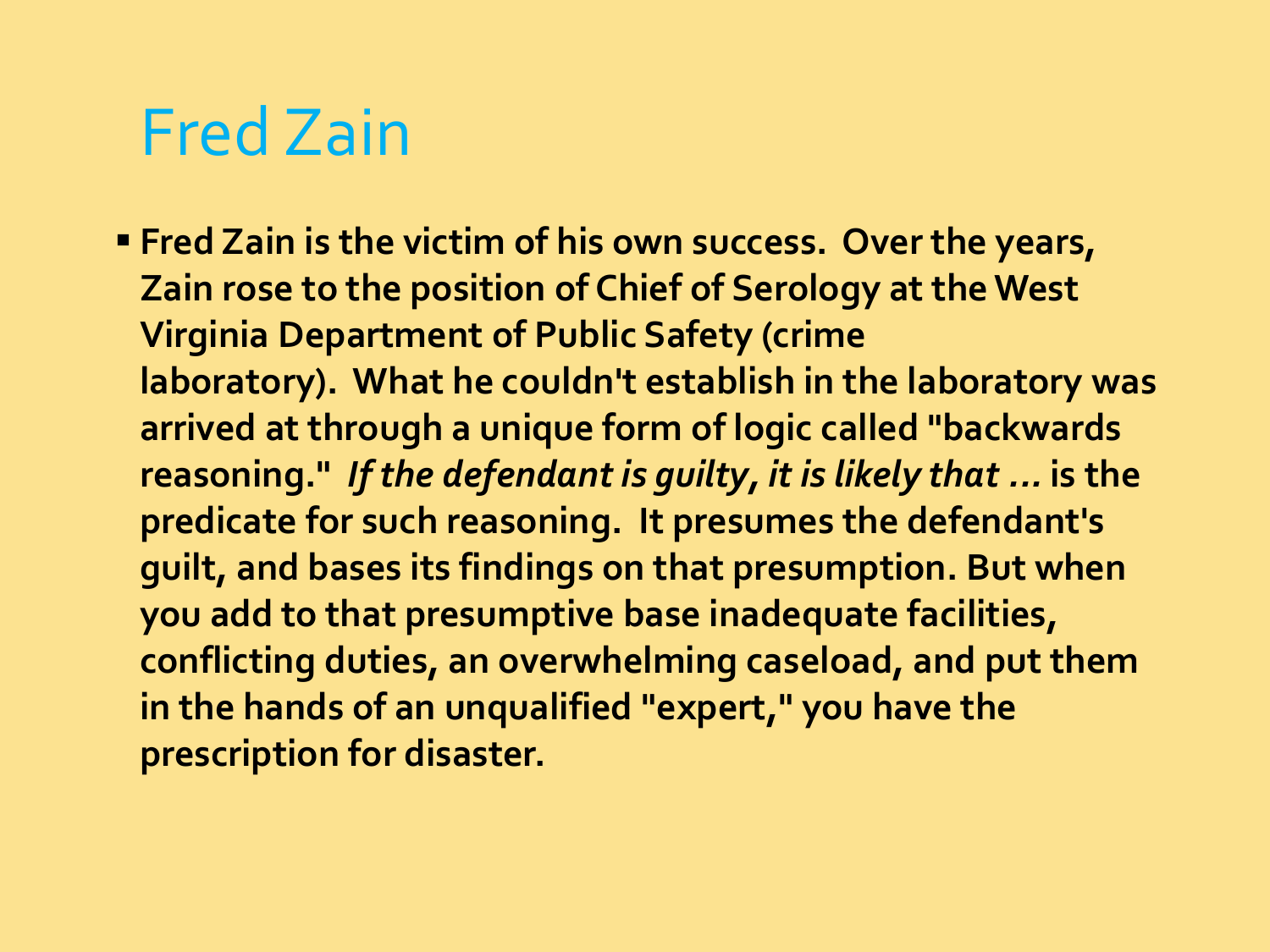**The disaster came in the form of Glen Woodall, convicted in 1987 of multiple felonies, including two counts of sexual assault, and sentenced to a prison term of 203 to 335 years. At Woodall's trial, Zain testified that, based upon his scientific analysis of semen recovered from the victims, "[t]he assailant's blood types ... were identical to Mr. Woodall's." Woodall's conviction was affirmed on appeal, but DNA testing done in a subsequent** *habeas corpus* **proceeding established that Woodall could not have been the perpetrator. His conviction was overturned in 1992 and Woodall was freed. Woodall sued the State of West Virginia for false imprisonment, and received \$1 million in settlement. This ultimately led to an extraordinary investigation of the entire body of Zain's work ordered by the West Virginia Supreme Court. The report concluded that the actual guilt of 134 people was substantively in doubt because the convictions were based on inculpatory reports and/or testimony by Zain. Nine men have been freed because the remaining evidence offered against them was insufficient for conviction ~ the expert testimony of Fred Zain alone had put them in prison.**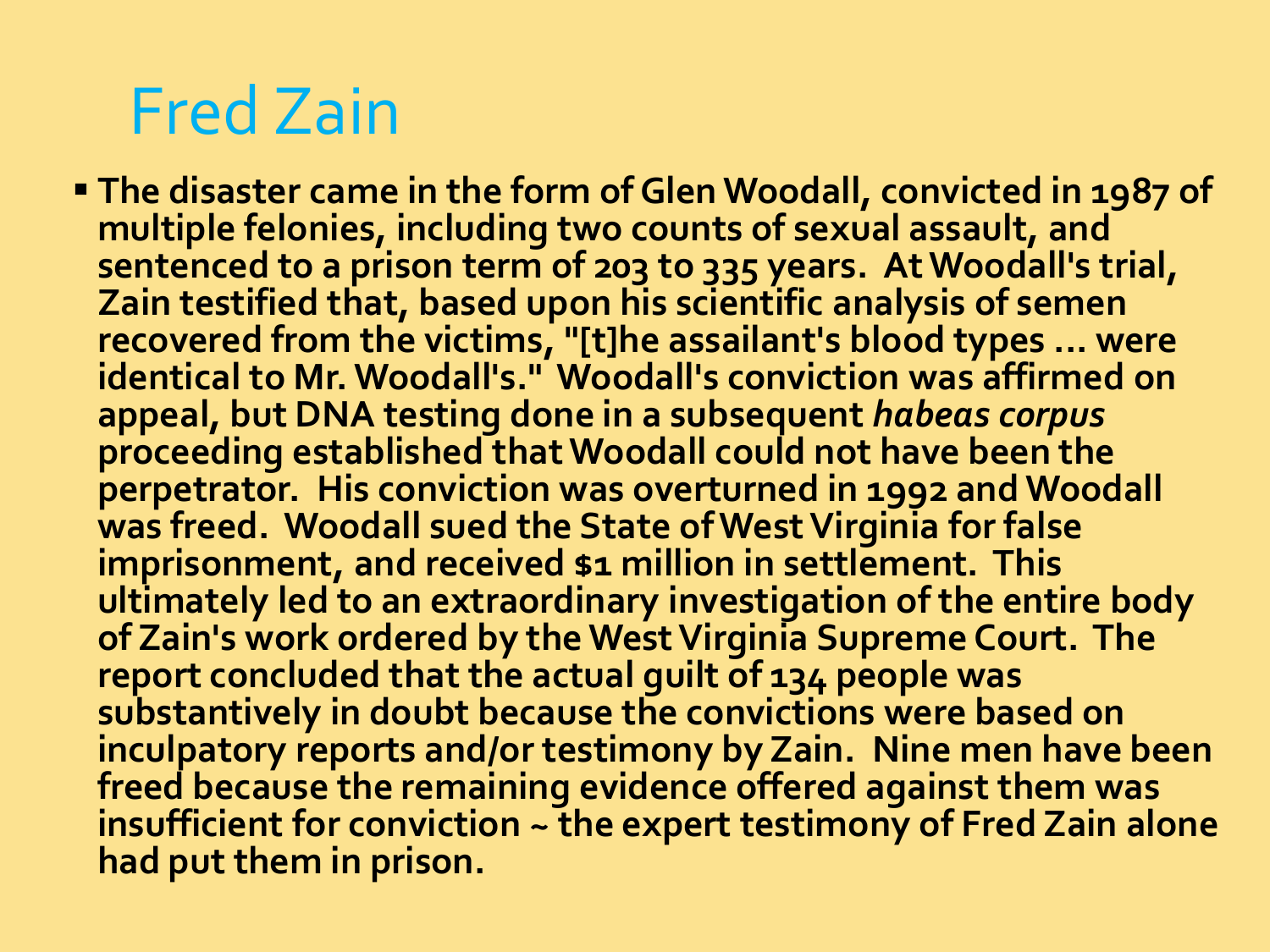**The other key players, the people who facilitated Zain's fraud, didn't get it. "I really have no idea why he did what he did," said Jack Buckalew, a former superintendent of the West Virginia State Police. Kenneth Blake, then-director of the state police's Criminal Identification Bureau, said he never questioned Zain's academic background when recommending him for the state police job. Ray Barber, lab chief at the time, said he felt no need to check Zain's credentials because Zain had a "lab background" as a chemist with the state Department of Natural Resources. In 1985, two fellow lab workers told superiors they had seen Zain record results from blank test plates. Blake looked into the allegations and dismissed them as an office squabble. "They didn't like Zain, and Zain didn't like them," Blake said of that time. "But we never had any complaints from prosecutors, defense attorneys or investigators."**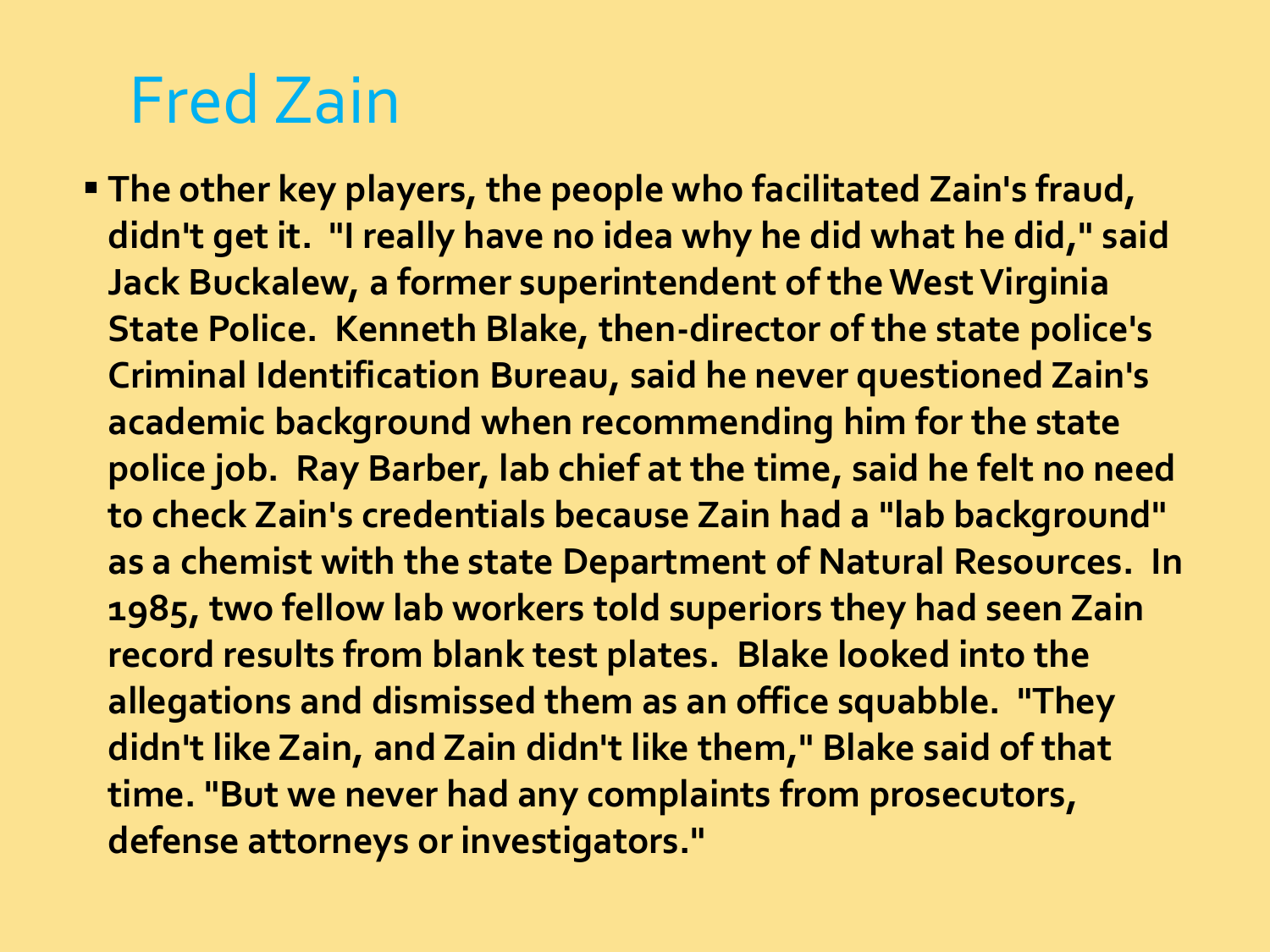- **1998, Zain was charged in Hondo, Texas with aggravated perjury, evidence tampering and fabrication connected to the 1990 rape conviction of Gilbert Alejandro. He was acquitted. West Virginia took a kick at the cat with charges that Zain had defrauded the state by accepting his salary and benefits while falsifying evidence and committing perjury. The charges were dismissed in January 1999 by Judge Andrew MacQueen, who found the indictment too vague and ~ appropriately ~ expressed concern about how the law was being applied.**
- **Fred Zain's actions didn't take place in a vacuum. The conditions that gave rise to his abuses remain in place in other crime labs and courtrooms across the country. There are no complaints from prosecutors, defense attorneys or investigators, so there isn't a problem.**

Taken From http://www.truthinjustice.org/expertslie.htm 9.7.2010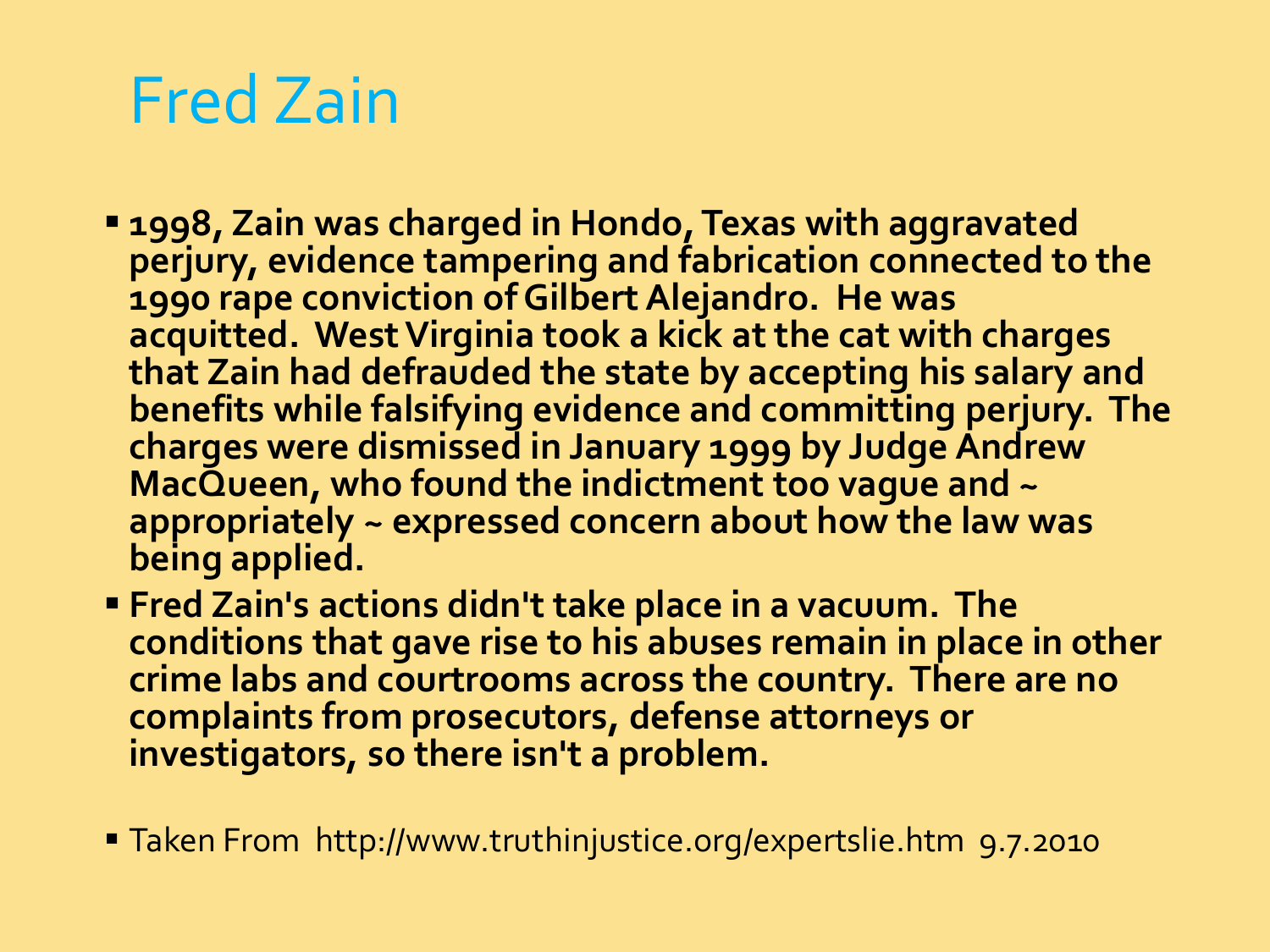#### Sandra Anderson Discussion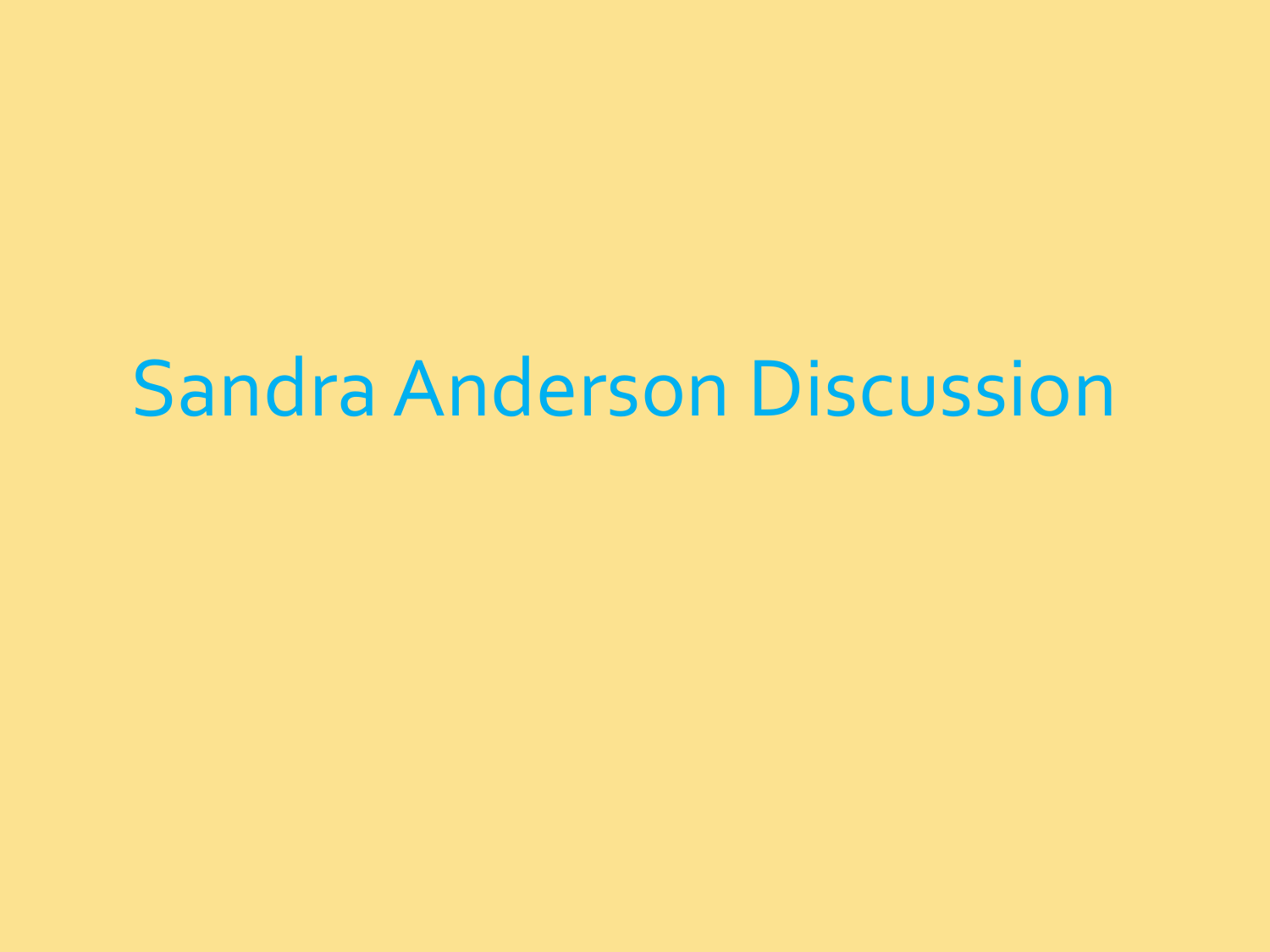#### Sandra Marie Anderson

- **Anderson had participated in high-profile investigations and rescue efforts, achieving a measure of international fame for her dog-handling skills. Between June 2001 and April 2002, she participated in several searches with the Federal Bureau of Investigation and local law enforcement as part of an investigation into the disappearance of a woman who was suspected to have been murdered and buried in Michigan's Huron National Forest.**
- **In April of 2002, a crime-scene technician witnessed Anderson fraudulently planting a bone in the forest. A wide-ranging federal investigation into Anderson's wrongdoing revealed a pattern of fraudulent behavior. In multiple investigations, she repeatedly planted human remains, fibers, and items stained with her own blood, which she later represented as evidence. Anderson made false statements to authorities in an attempt to cover up her wrongdoing. She pleaded guilty on March 10, 2004.**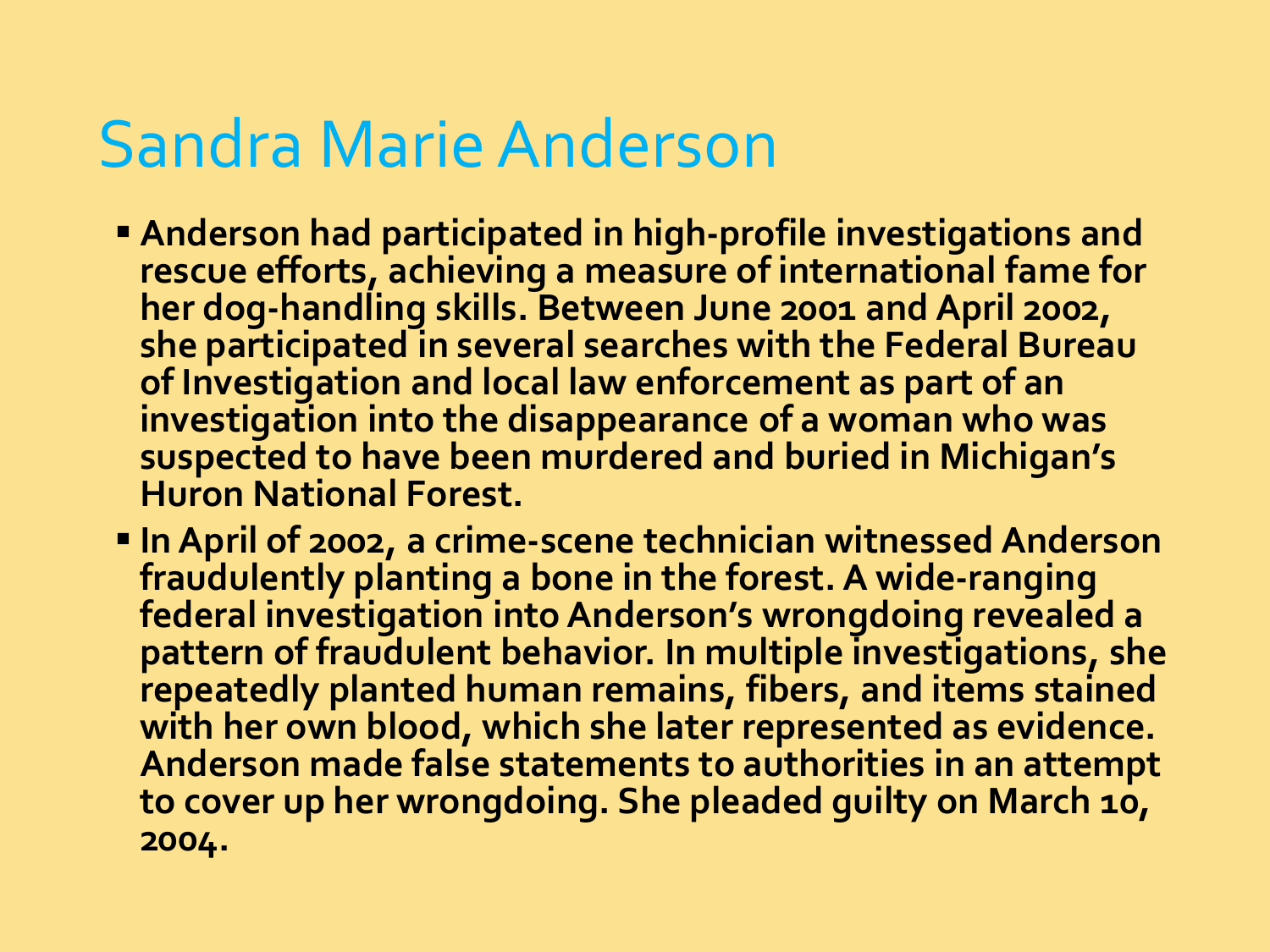#### Sandra Marie Anderson

 **"Manufacturing evidence is reprehensible behavior that threatens the integrity of our criminal justice system, especially when committed by someone charged with upholding the law. The vast majority of the men and women who serve in the criminal justice system do so with honesty and courage. Today's sentencing sends the message that individuals who tarnish the service of their fellow public servants will be held accountable."**

**R. Alexander Acosta**

**Assistant Attorney General for the Civil Rights Division**

 **"This case represents a clear demonstration of the Department of Justice's goal of ensuring that all criminal investigations throughout this country attain and maintain the highest honorable and professional standards,"** 

**Craig S. Morford,**

**United States Attorney for the Eastern District of Michigan**

**Taken From U.S. Deptartment of Justice press release, 9-28-04**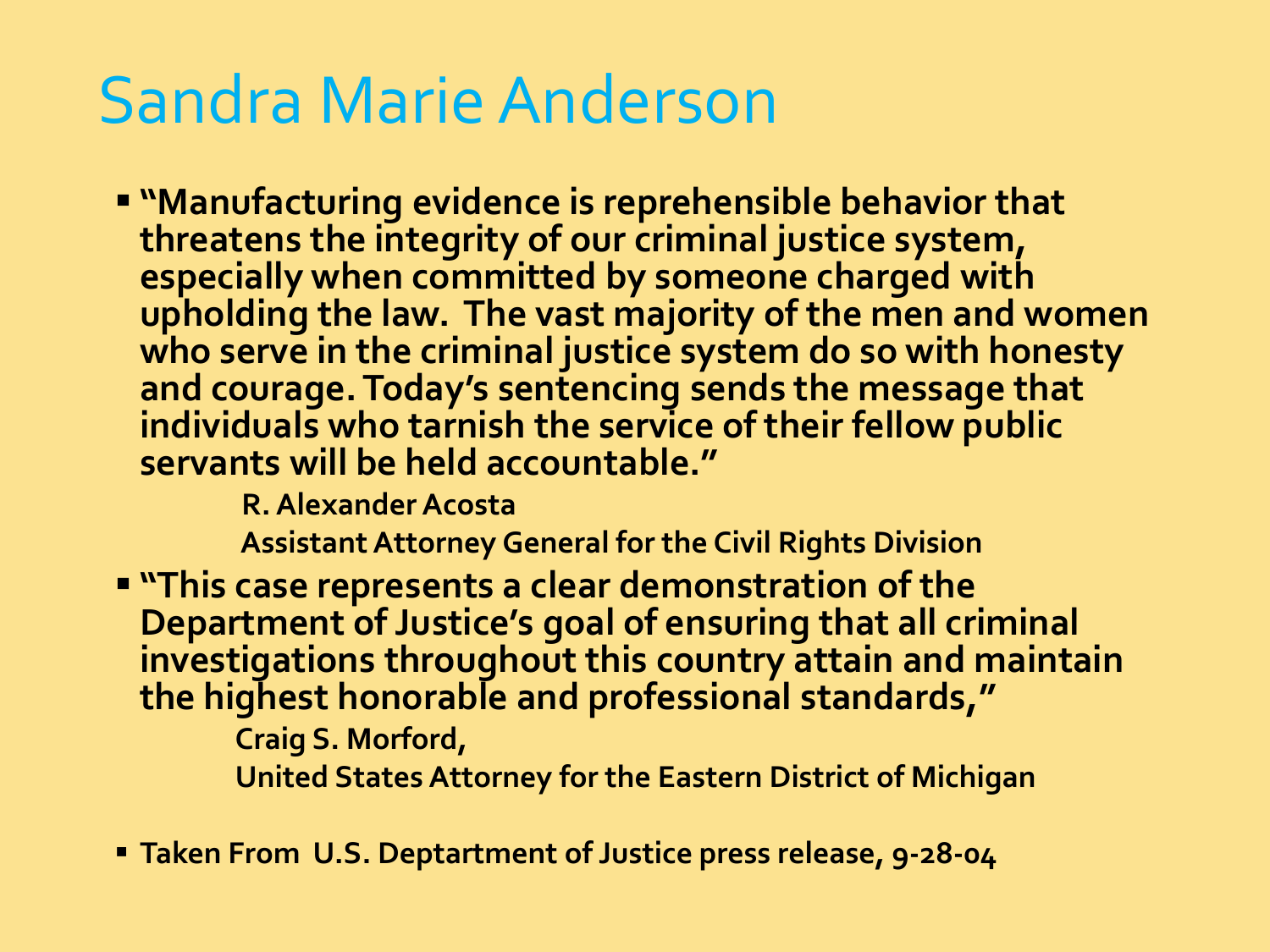### David Harding Discussion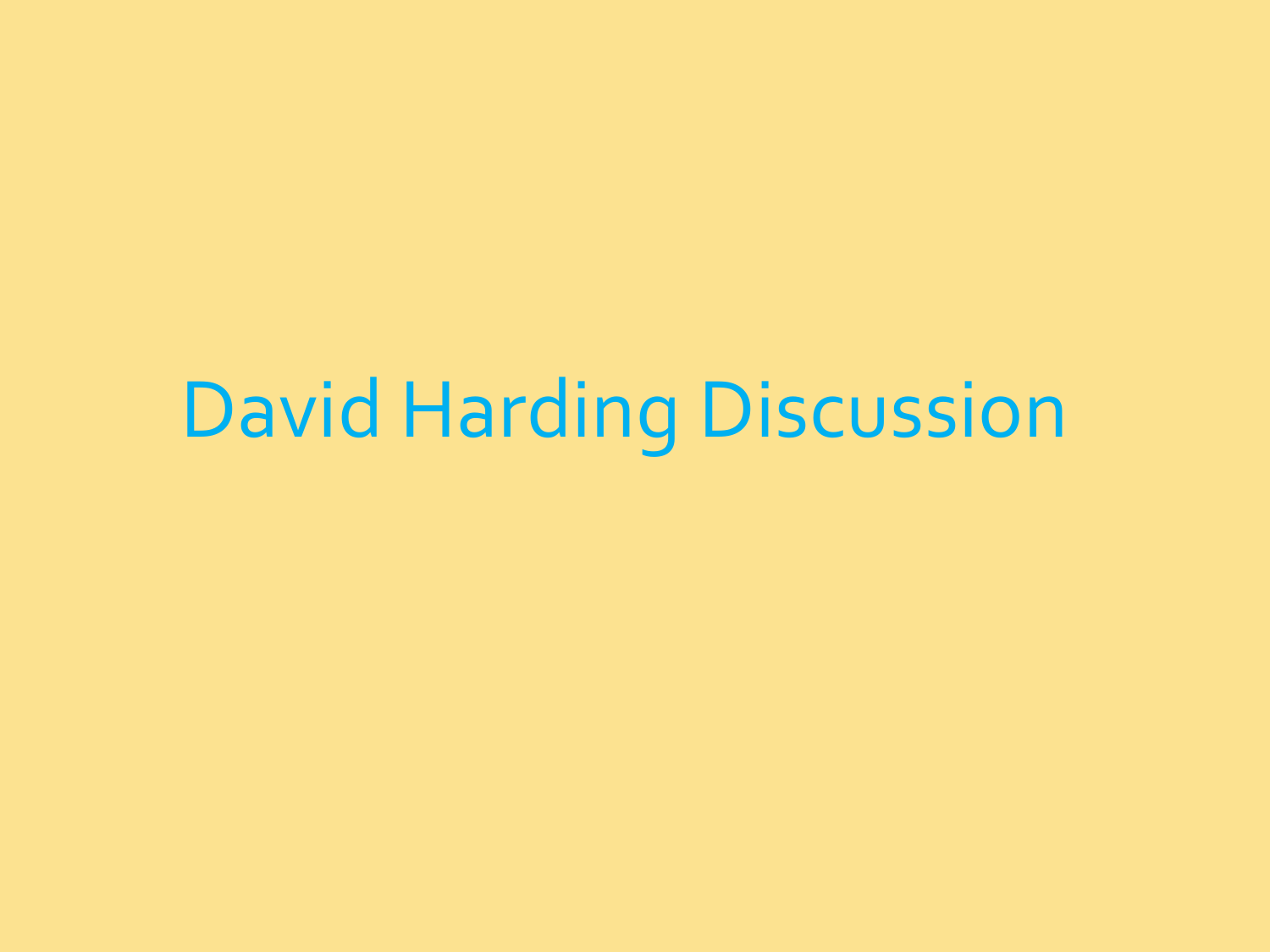- In April 1993, Craig D. Harvey, a New York State Police trooper was charged with fabricating evidence. Harvey admitted he and another trooper lifted fingerprints from items the suspect, John Spencer, touched while in Troop C headquarters during booking. He attached the fingerprints to evidence cards and later claimed that he had pulled the fingerprints from the scene of the murder. The forged evidence was used during trial and John Spencer was sentenced to 50 years to life in prison.
- **New York State Police Troop C scandal,** From Wikipedia, the free encyclopedia
- The **New York State Police Troop C scandal** involved the fabrication of evidence used to convict suspects in New York by the New York State Police.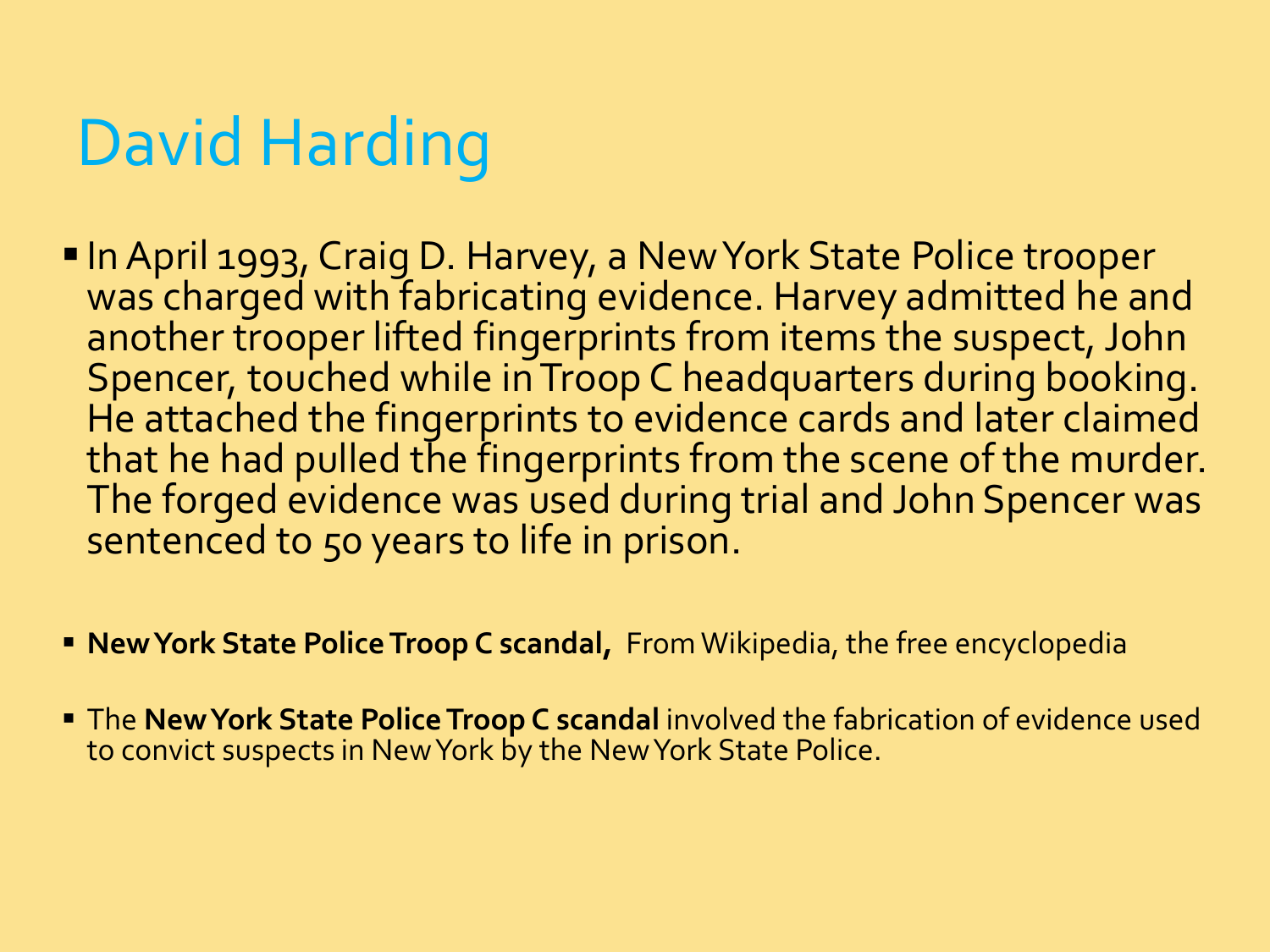**The scandal became known when Trooper David L.** Harding was interviewed for a job at the Central Intelligence Agency (CIA). He was asked if he was willing to break the law for his country. He answered "yes", then explained how he worked to convict people he felt sure were guilty by fabricating evidence. He assumed the CIA would be pleased with his answer, but after a delay, they contacted New York officials.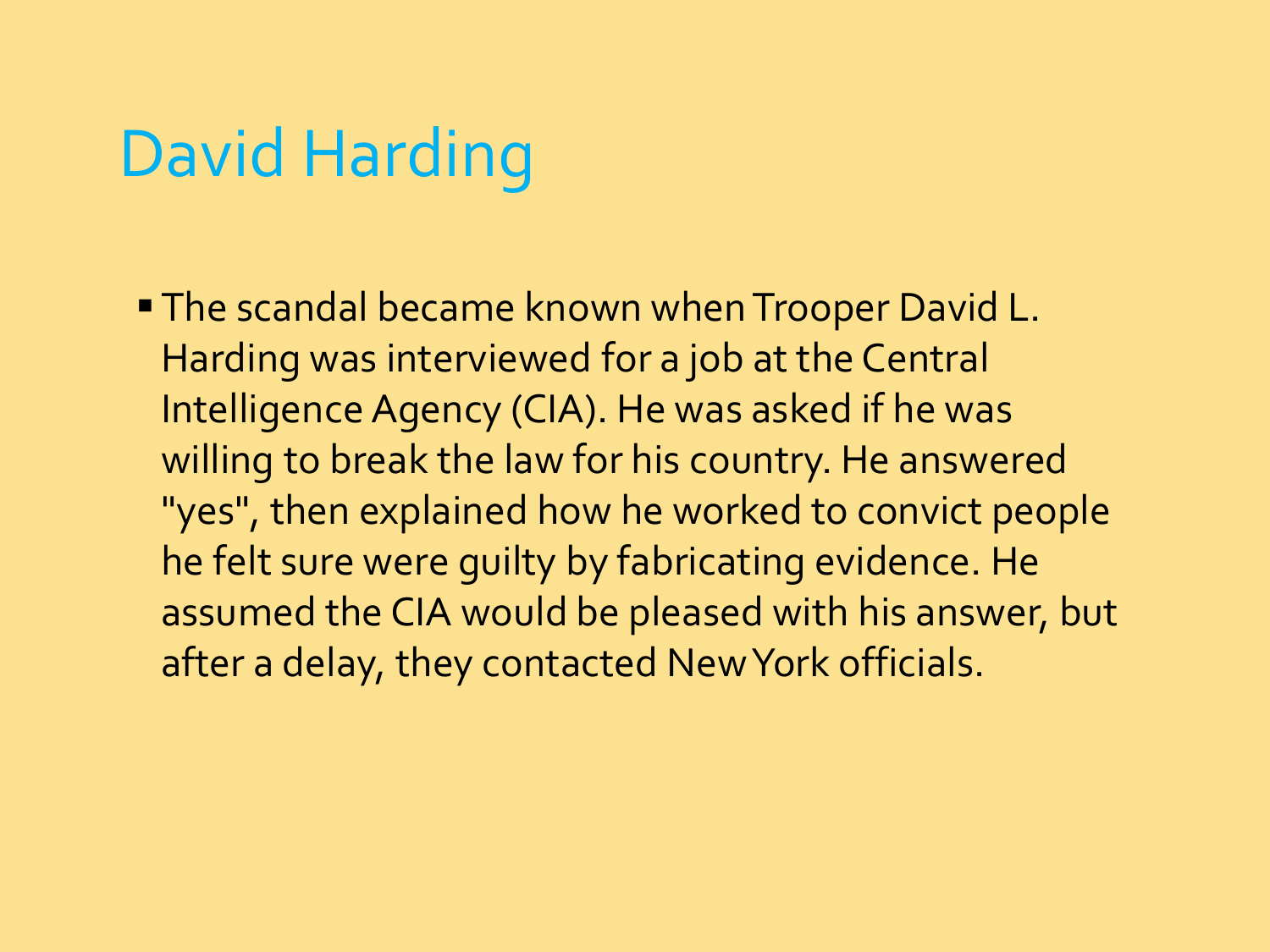- One fabrication involved the 1989 murders of the Harris family of Dryden, New York. In their home, Warren and Dolores Harris, their daughter, Shelby, 15, and their son, Marc, 11, were bound and blindfolded, Shelby was raped and sodomized, all four were shot in the head and the house was doused with gasoline and set afire. State police investigators say that evidence led them to Michael Kinge, and that officers killed him when he pointed a shotgun at them during the arrest. His mother, Shirley Kinge, admitted to using a credit card stolen from the Harris home. Officers David L. Harding and Robert M. Lishansky, of Troop C, admitted they took fingerprints of Ms. Kinge from her work place and claimed to have found them on gasoline cans found at the Harris home. She was convicted of burglary and arson and sentenced to 17 to 44 years in prison. She served two and a half years before it was revealed that the evidence had been fabricated. Her conviction was later overturned.[2]
- "In a February 2008 ruling, Midey found that the 73-year-old Kinge was the victim of malicious prosecution and negligent supervision of a state police investigator who planted phony fingerprint evidence and gave false testimony linking her to the Harris family slayings in 1989." Ms Kinge was awarded \$250,000 in compensation for the nearly 2½ years she spent behind bars.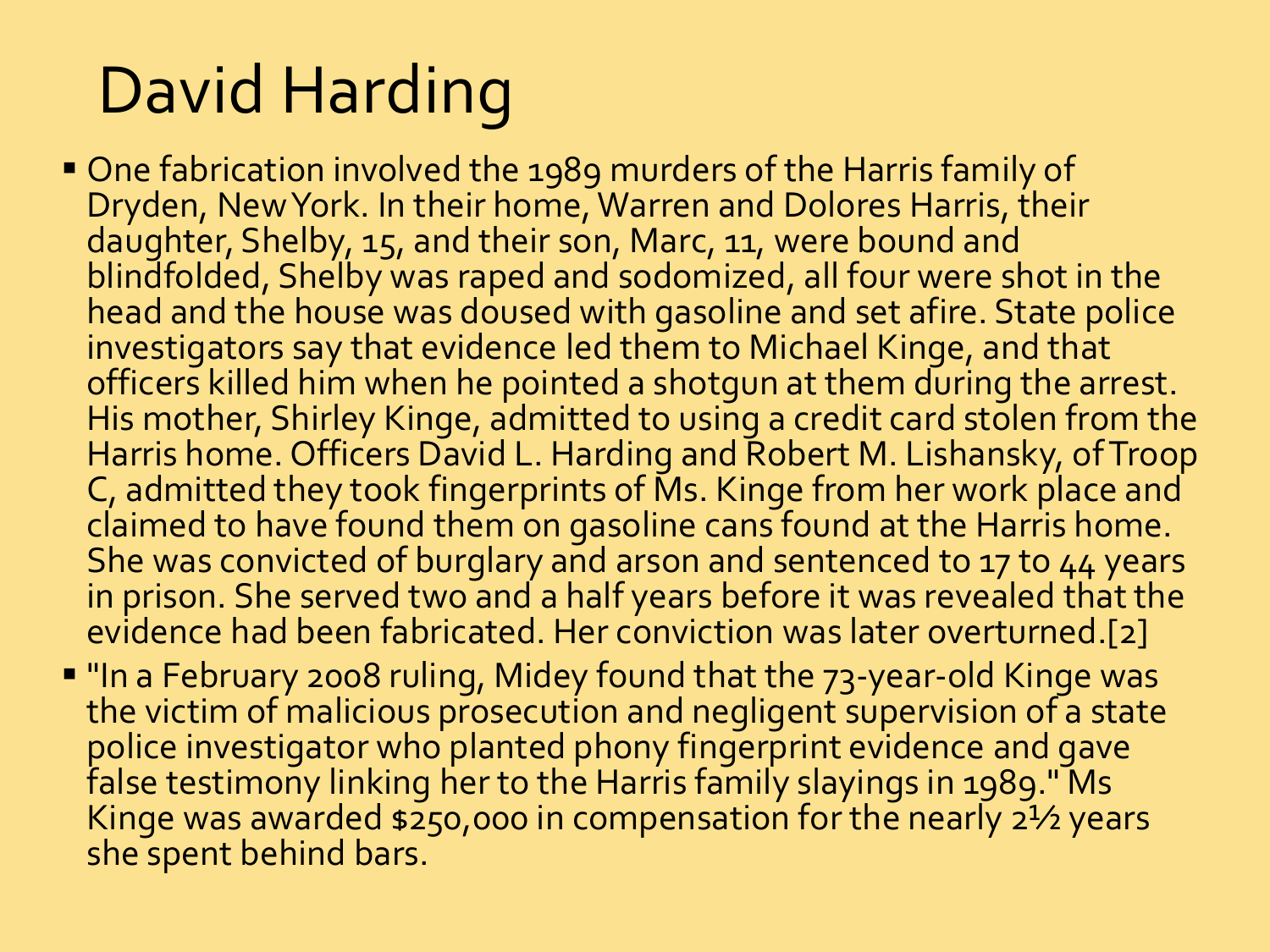- **Craig D. Harvey was a lieutenant who headed the identification unit, and was a 16-year veteran of the force. He pleaded guilty on July 29, 1993 to fabricating evidence in three cases, and agreed to serve 2½ to 7 years in prison.**
- **David L. Harding was a 7-year veteran of the force, was sentenced on December 16, 1992, to 4 to 12 years in prison and fined \$20,000 for fabricating evidence in four documented cases.**
- **Robert M. Lishansky was an 11-year veteran of the force, was sentenced June 10, 1993 to 6 to 18 years in prison for fabricating evidence in 21 cases.**
- **David M. Beers was a 15-year veteran, pleaded not guilty on May 5 and on July 29 to fabricating evidence in two cases.**
- **Patrick O'Hara was a lieutenant and 16-year veteran of the force. He was suspended July 29, 1993 pending an investigation into Mr. Harvey's allegations that Lieutenant O'Hara helped fake evidence.**

**Taken From** 

**http://en.wikipedia.org/wiki/New\_York\_State\_Police\_Troop\_C\_scandal 9.7.2010**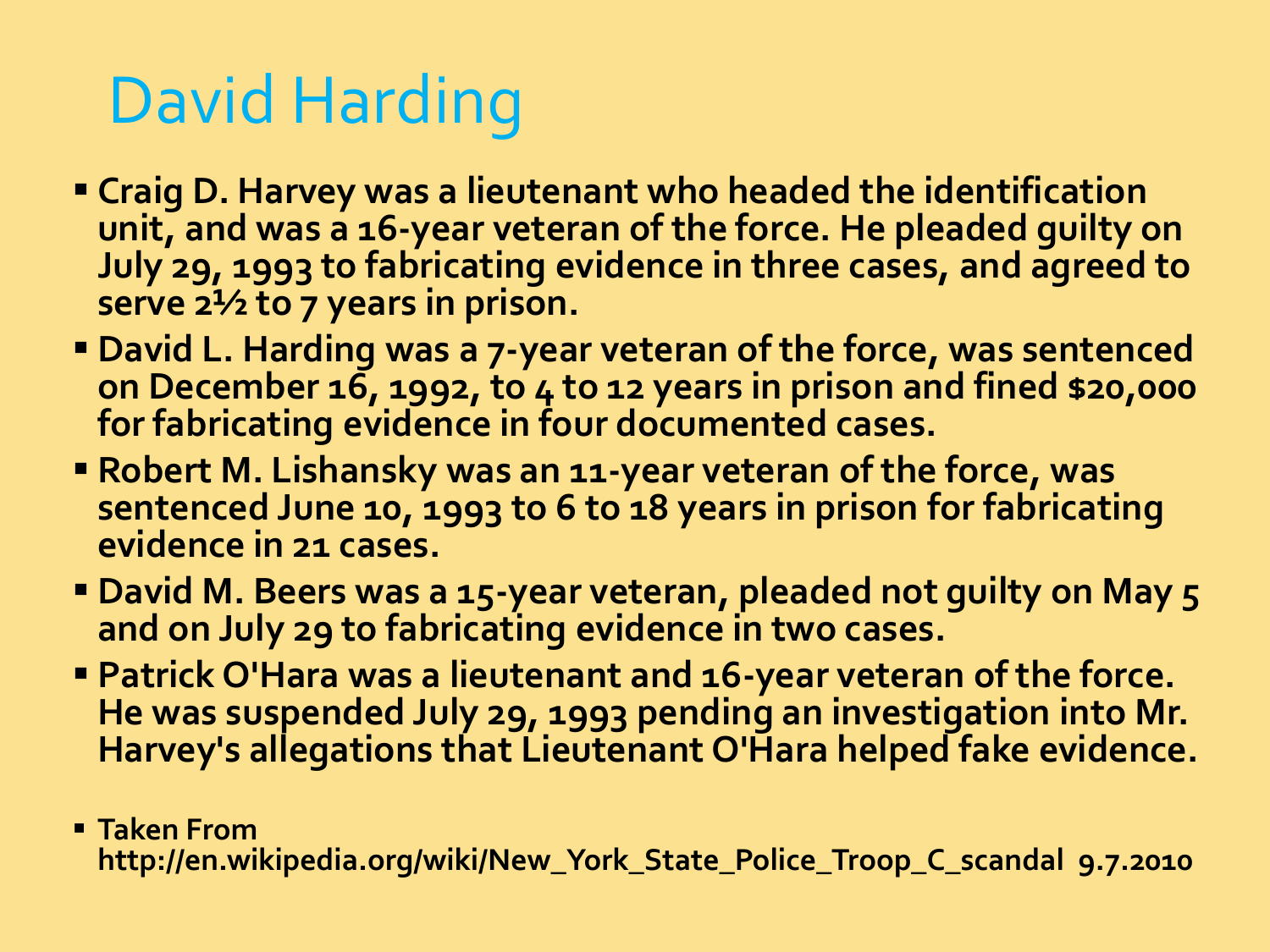#### Douglas County CSI Discussion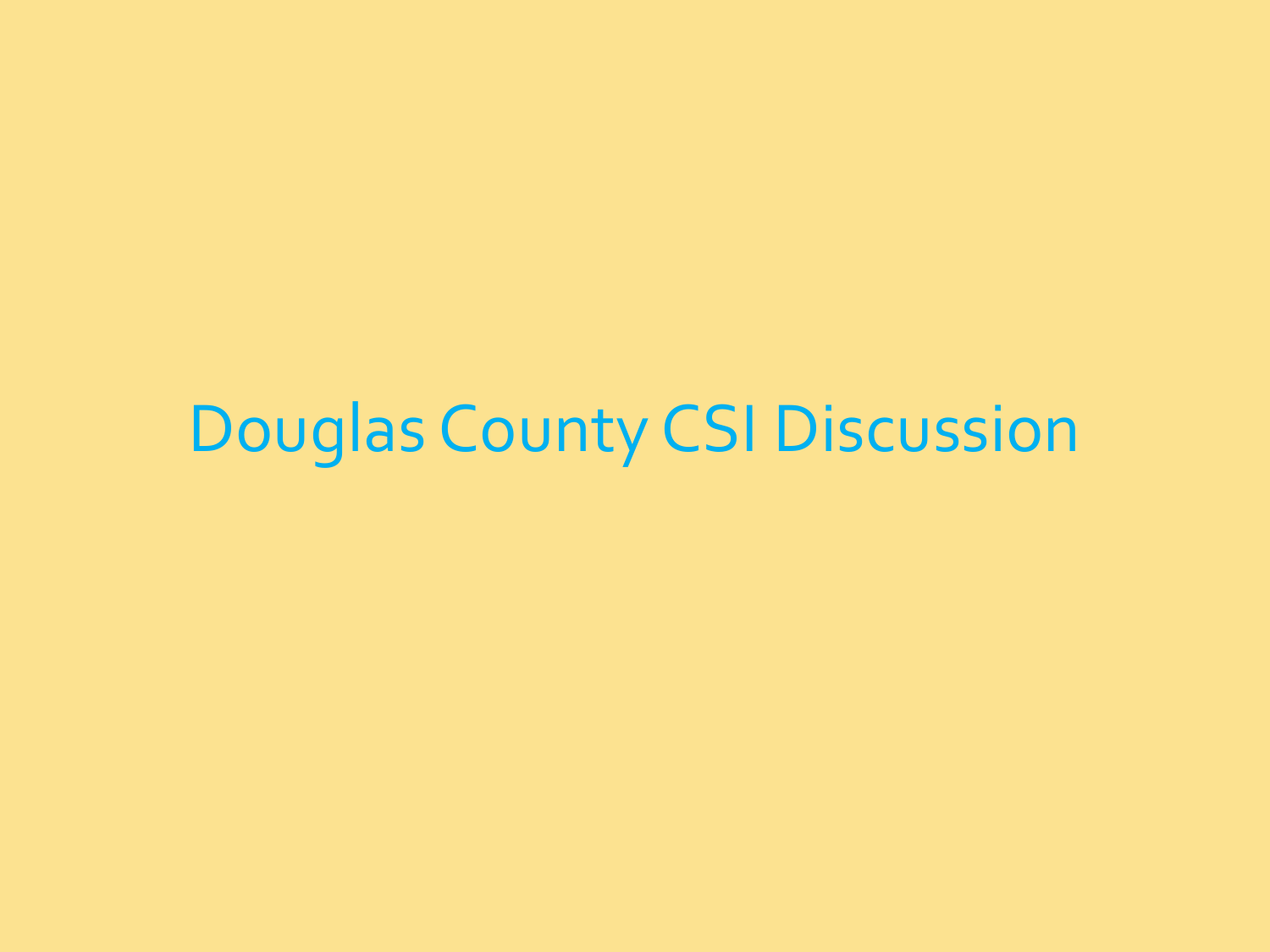#### Douglas County CSI Discussion

- **CASS COUNTY, Neb. --** David Kofoed, the disgraced former Douglas County chief crime scene investigator, has been sentenced to 20 months to four years for evidence tampering.
- **Judge Randall Rehmeier of Cass County District Court handed down the** sentence at 4:36 p.m. Tuesday.
- Rehmeier cited Kofoed's lack of remorse and the seriousness of the crime just before delivering the sentence.
- The judge said he could find no motive for the evidence tampering other than that it seemed Kofoed thought the two men were guilty.
- Rehmeier convicted Kofoed in March of tampering with evidence in a 2006 Cass County case in which two men -- Nicholas Sampson and Matthew Livers -- were wrongly charged in a double murder and spent months in prison.
- **The earliest Kofoed would be eligible for parole is in 10 months.**
- "I think there's some poetic justice to the sentence," said Prosecutor Clarence Mock. "Ten months would be right about the amount of time that Mr. Livers and Mr. Sampson remained incarcerated before their cases were dismissed."
- Kofoed's lawyers said his client can't afford the \$50,000 appeal bond needed to get out of jail, which means Kofoed will likely start his sentence immediately.
- Kofoed has said that he plans to appeal his conviction after sentencing.
- Taken From http://www.ketv.com/news/23758656/detail.html 9.7.2010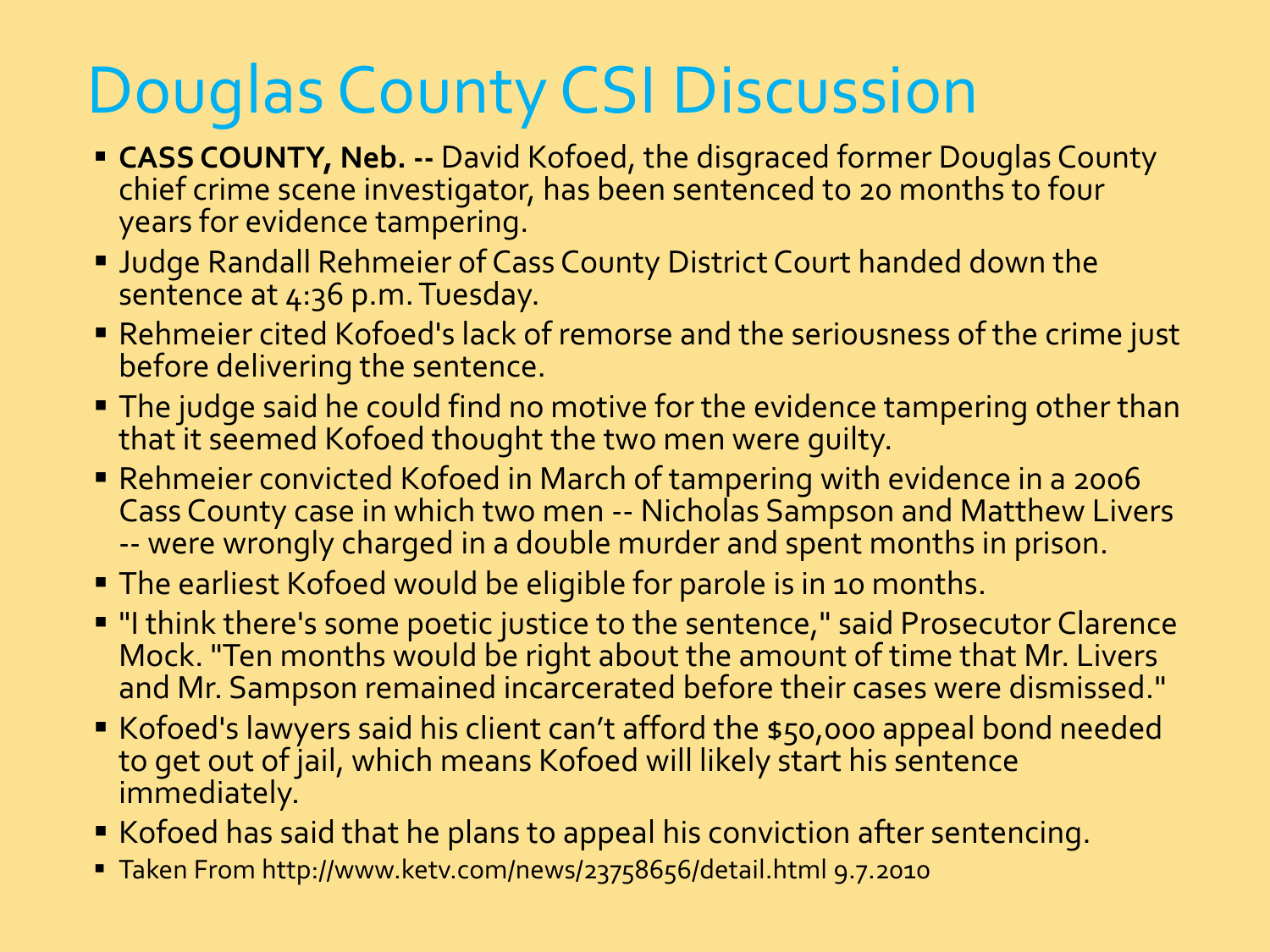#### Path and Motives – Taken from WVU Online Course

• "The most probable time for unethical behavior to occur is when there is a disparity of ethical codes…The path to unethical conduct depends on a variety of factors, including how people view themselves, their careers, and the world. Such worldviews, attitudes, and beliefs precede behavior, action, and conduct. People typically draw upon their existing frames of reference to excuse, justify , or rationalize unethical behavior. In addition, people draw upon the media, politicians, and other elements of society, such as the ambiguity of the law, to rationalize or excuse such negative behavior. People who act un-ethically commonly underestimate the likelihood that the truth will eventually come out, they overestimate their ability to manage the situation, or they succumb to pressure."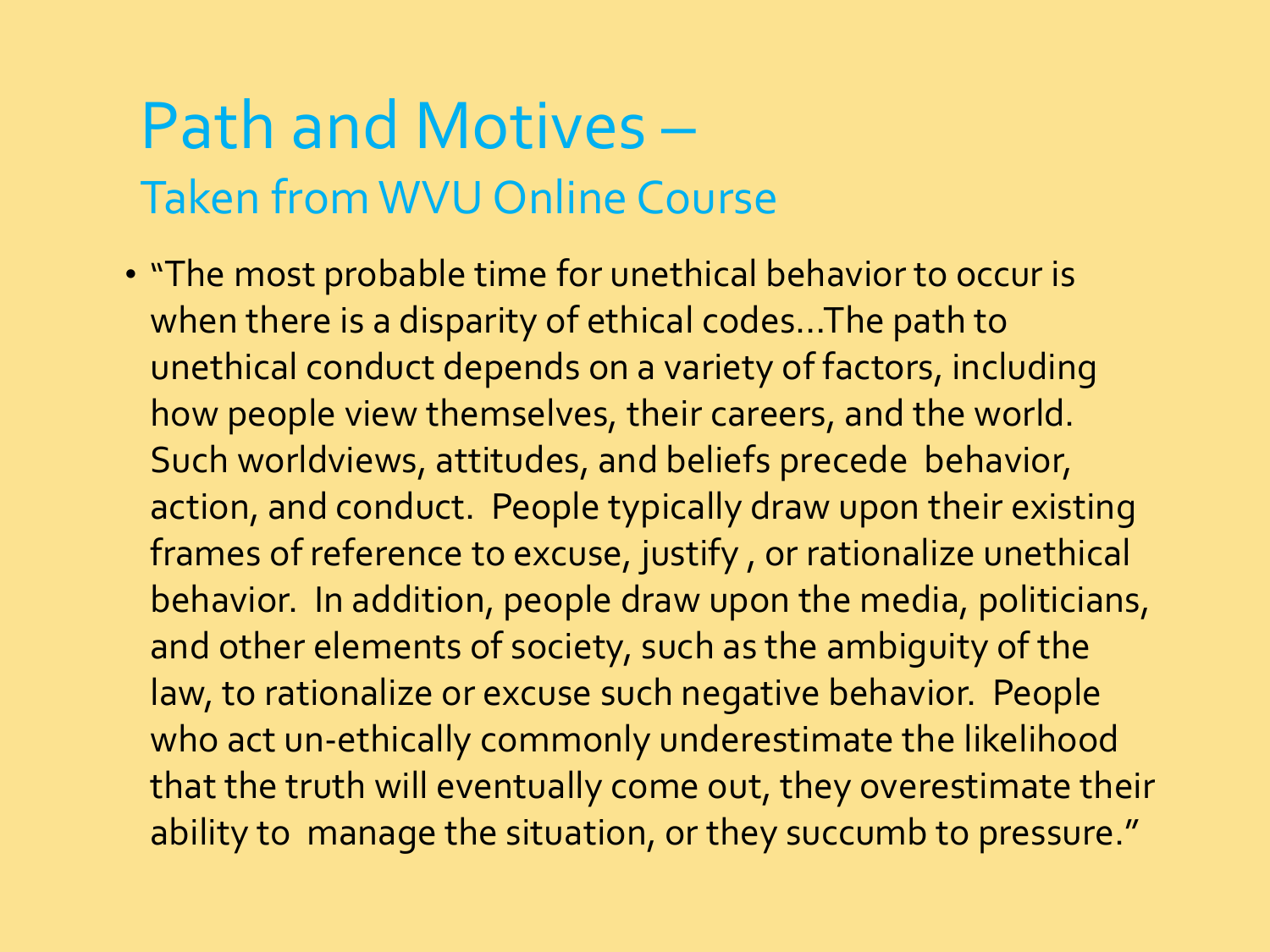#### The Ethical Role Questions for the Search Dog Handler

- Should you tell the truth if it means a known guilty person will be set free?
- **Can one tell the truth if they do not understand the** science behind a method? A printed protocol says you have a method.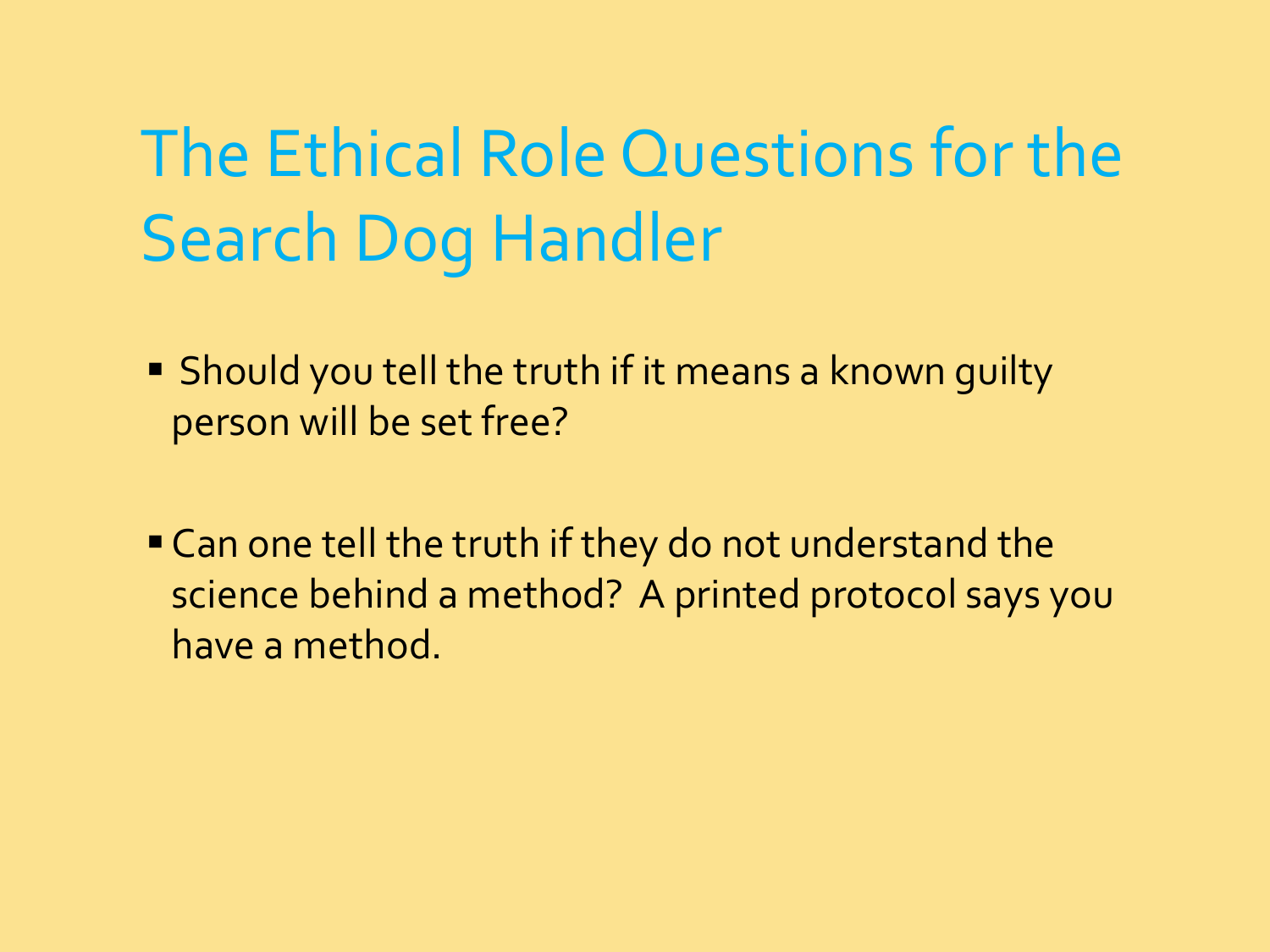#### An Ethical Question

 Should you "blow a whistle" if you knew your observations would cost the state millions of dollars, perhaps set hundreds of guilty people free, and destroy public confidence in search dog handler work? It would also cost a lot of nice people their jobs.

Dr. John Wang, Online Presentation "Ethical Issues in Forensic Science: A Mock Trail Debate," May 2009.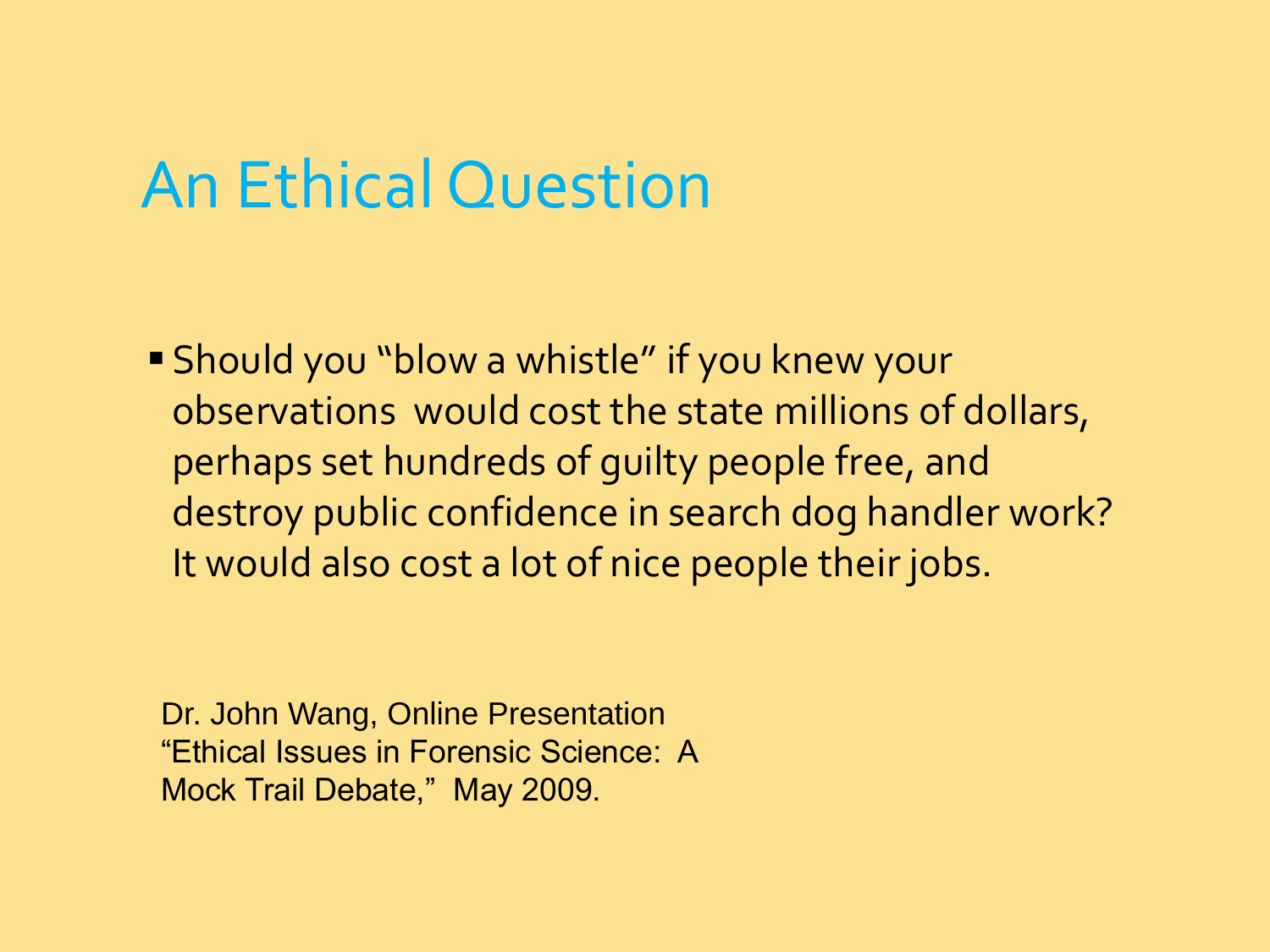#### Rationalizations

- **The Ends Justify The** Means
- **If It Is Necessary It Is Ethical**
- **If it is Legal and** Permissible, It Is Proper
- **ELittle White Lies**
- Fighting Fire With Fire
- **It Does Not Hurt Anyone**
- **The Ends Justify The** Means
- **If It Is Necessary It Is Ethical**
- **If it is Legal and** Permissible, It Is Proper
- **ELittle White Lies**
- Fighting Fire With Fire
- **It Does Not Hurt Anyone**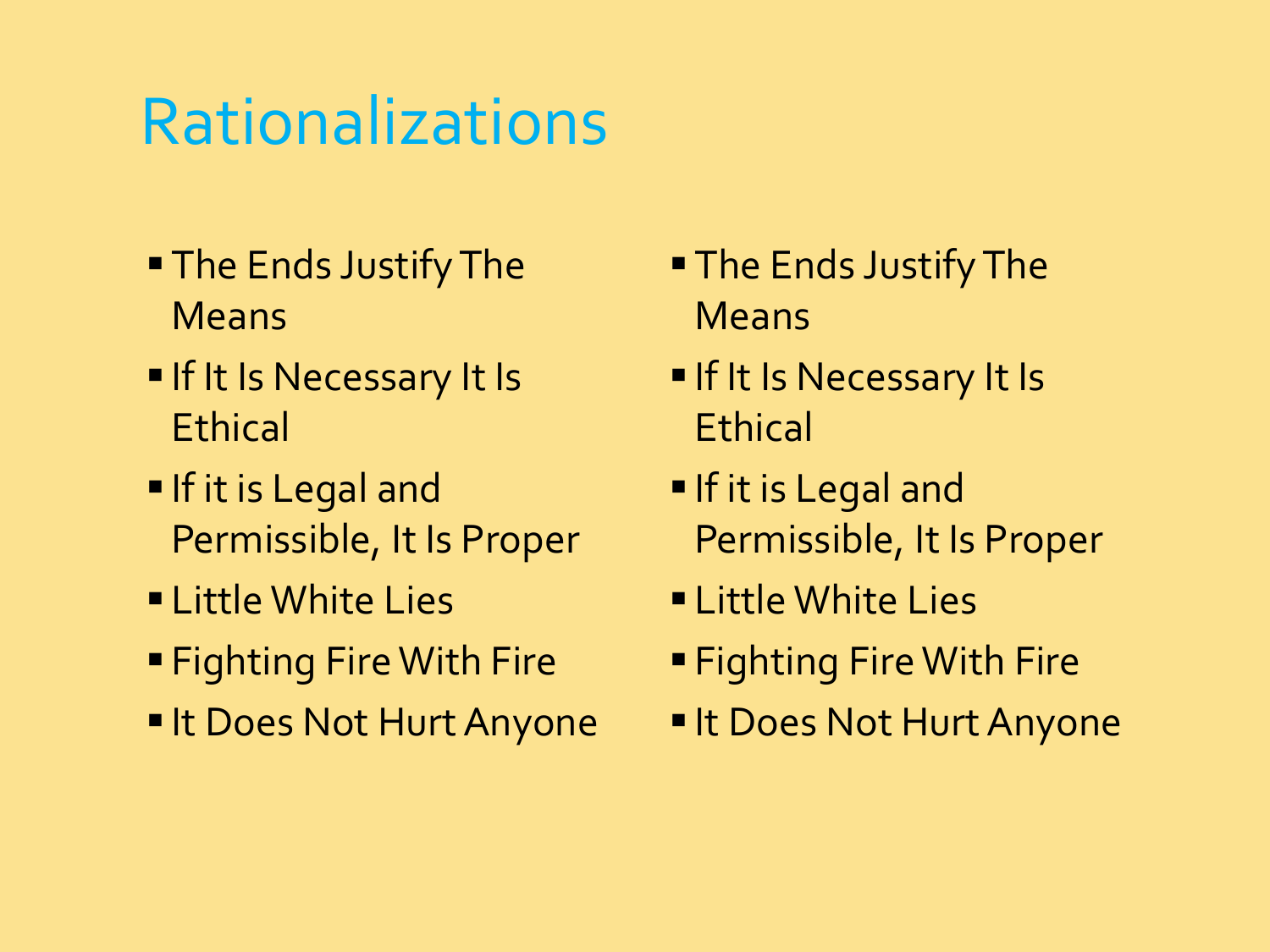#### Common Unethical Behaviors

- **E** Misrepresenting qualifications or credentials
- **Phene** Pressured testimony (adrenaline factor)
- **•** Omitting unfavorable information
- **E** Lying about the knowledge of the evidence planted
- **Falsifying the data or notes**
- **Biased examination**

Dr. John Wang, Online Presentation "Ethical Issues in Forensic Science: A Mock Trail Debate," May 2009.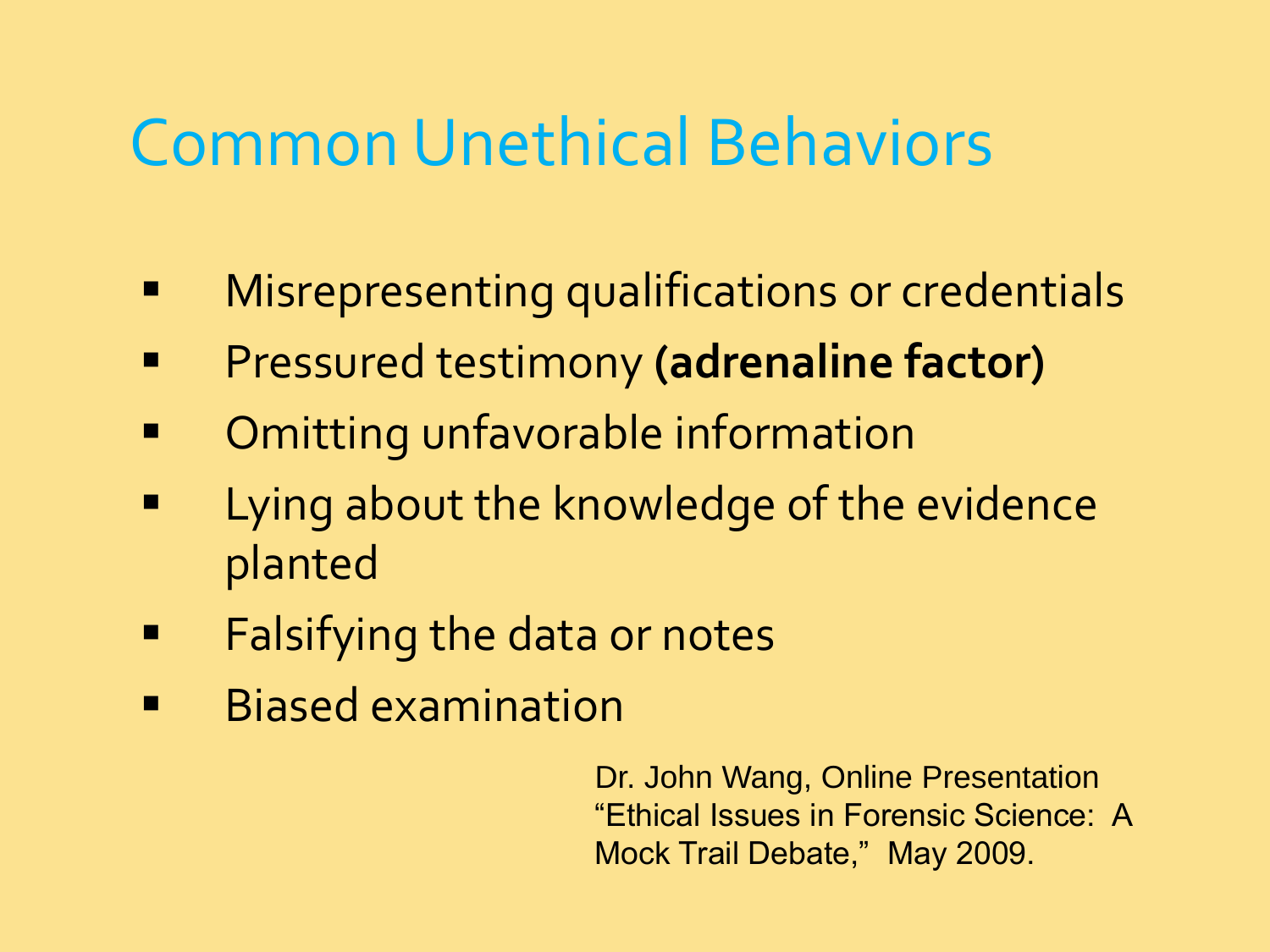#### The Ideal

- **Accurate representation of qualifications**
- **Maintain the integrity of the evidence**
- **True and accurate representation of data**
- **Clear and complete documentation**
- **Impartiality of the examination**
- **Impartiality of testimony**
- **Confidentiality and disclosure**
- **Reporting of colleagues who violate the profession's ethical code.**

Dr. John Wang, Online Presentation "Ethical Issues in Forensic Science: A Mock Trail Debate," May 2009.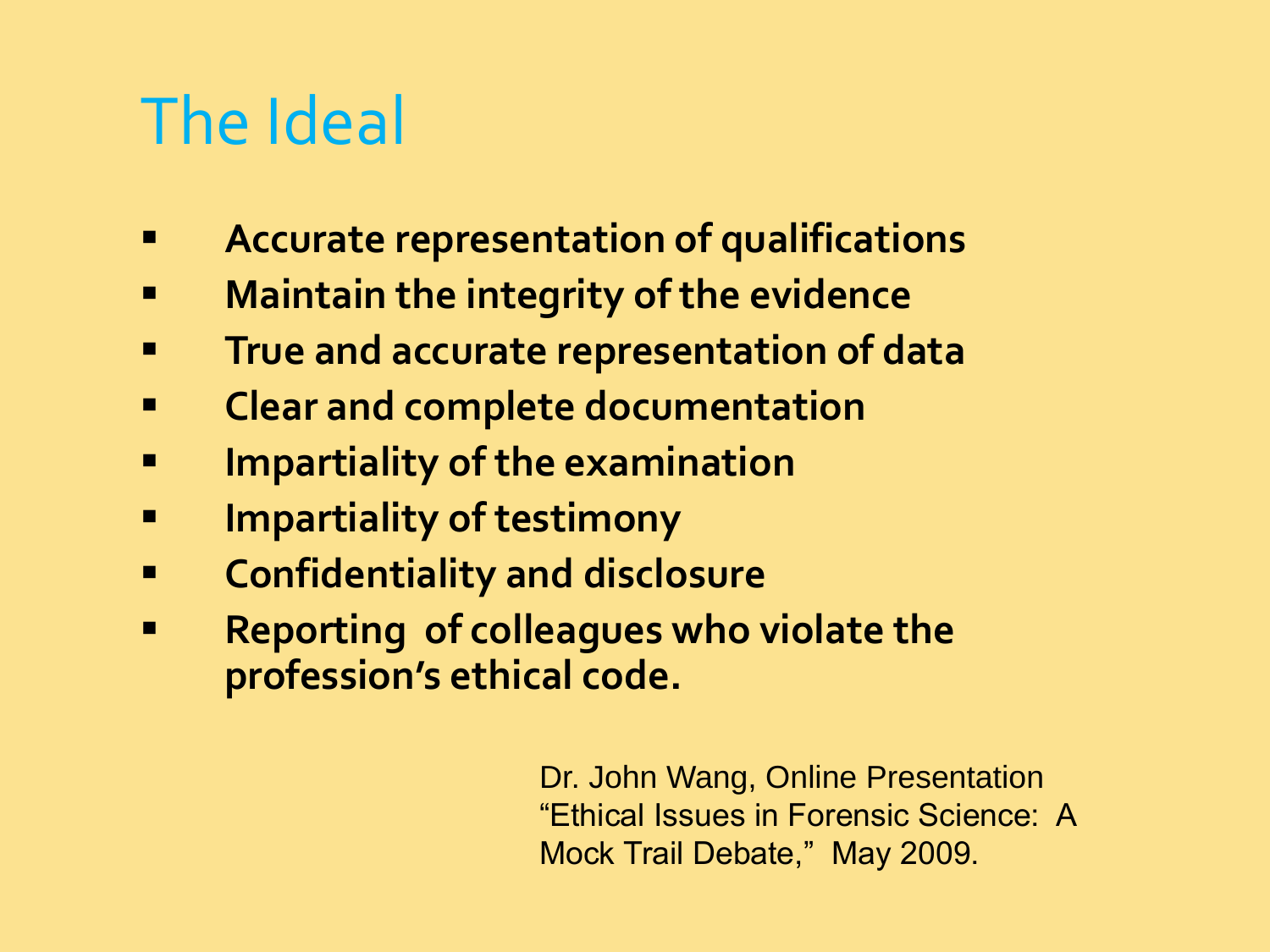#### Truth Telling

"Common sense tells us that truth-telling demands describing what is while avoiding distortions of fact. (A fact usually is defined accurately, if not somewhat deceptively, as "what is so.") Distortions of fact might include, for example, the deliberate omission of relevant facts, or inviting misinterpretations and encouraging incorrect conclusions from such incomplete presentations. Such distortions may even appear in the (crime scene investigator's) own curriculum vitae, or resume

(Jon J. Nordy. "Countering Chaos: Logic, Ethics, and the Criminal Justice System." Stuart H. James and Jon J. Nordby, Eds. Forensic Science, An Introduction to Scientific and Investigative Techniques. 3rd. Boca Raton: CRC Press, 2009, 670.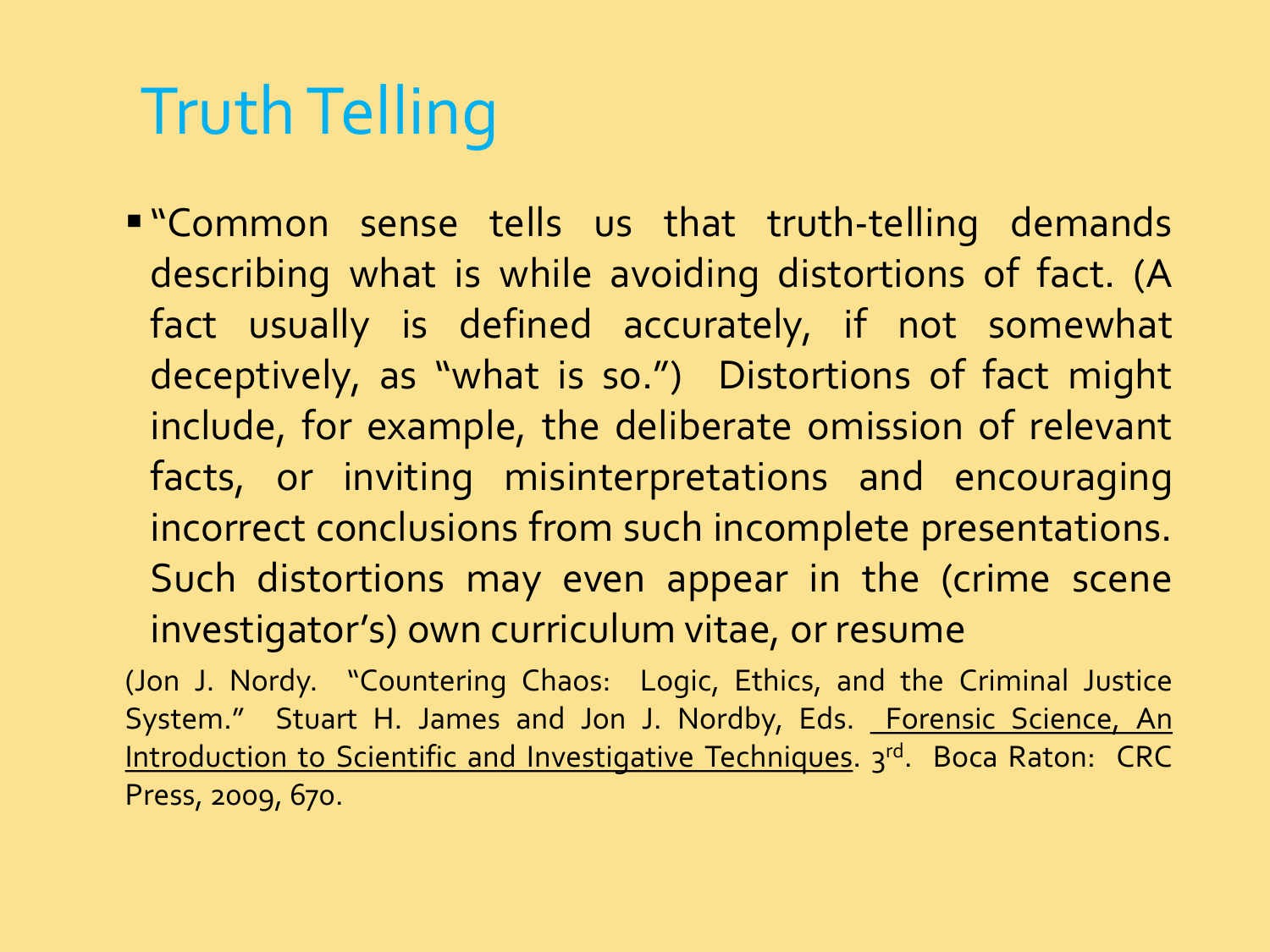#### What Do You Do?

- Seek and Adopt a Code of Ethics.
- Evaluate Your own Behavior at All Times for Veracity.
- Openly Communicate. As an example, do a report on all that you do, and file away your field notes. Ask others for advice.
- Practice Objectivity and readily identify Subjectivity.
- Seek Professionalism and Competency.
- Share the Wealth, seek Review, stick by your guns, and try as you may to "Get It Right."
- We cannot always be the best there ever was, we can only be the best we can be at a given time and place.
- Recognize that none of us are without mistake. We all have and will make mistakes of various types.
- Control the competitive drive. You will "never" be the best CSI.
- Participate in professional organizations.
- Teach others.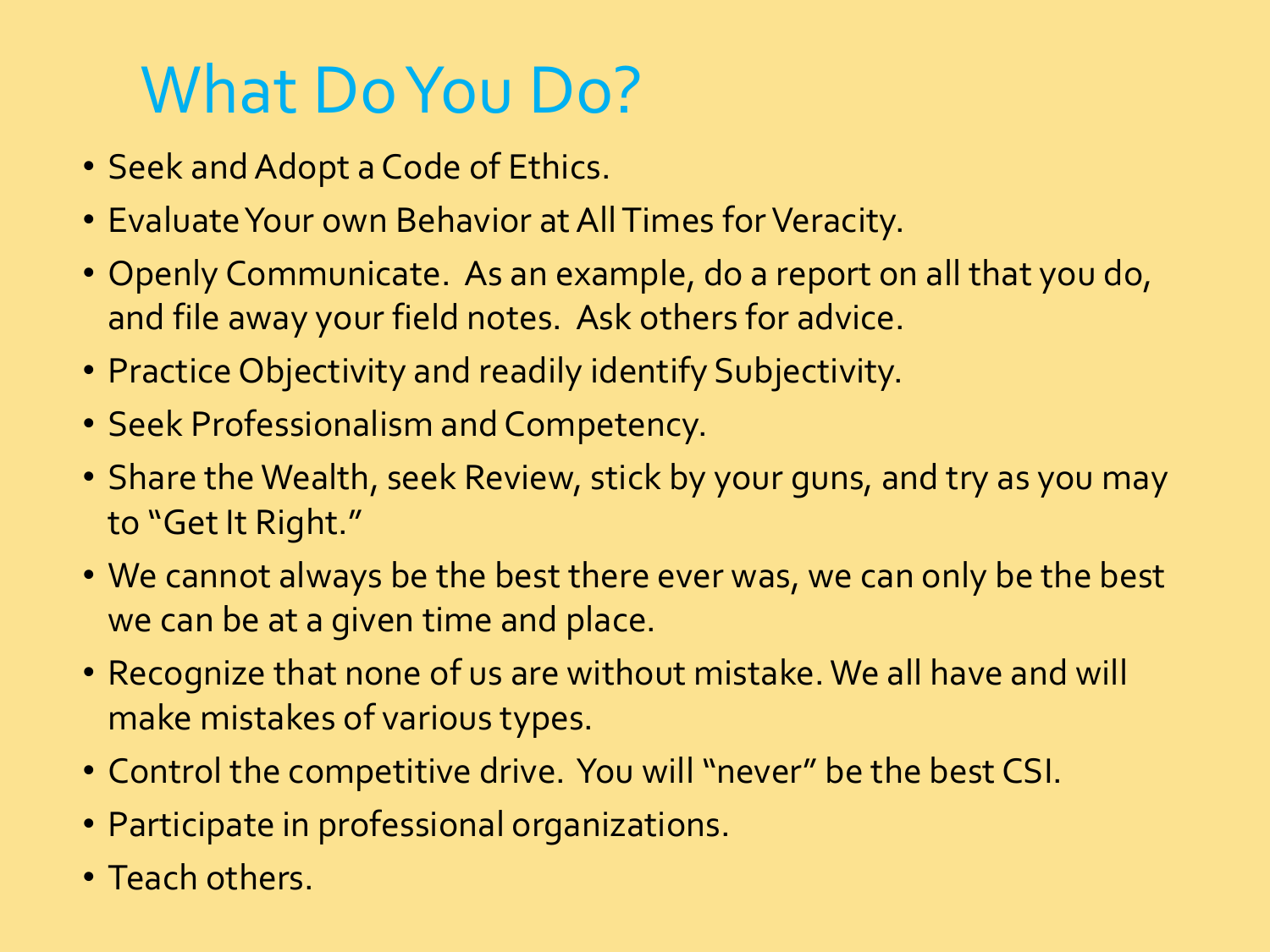#### Protocols, Reports, and Reviews

- Protocols are a hedge against ethical violations. Crime Scene investigators should be trained to employ well established protocols, and required to document all they do in an investigation.
- If is not feasible that there be peer review for every crime scene investigation. However, a supervisor should be reviewing reports, doing reconstruction activities, and quizzing investigators.
- Analyses of evidence should be thoroughly documented with photographs, chain of custody documents, reports, and a review.
- Crime Scene Investigators should be required to produce evidence of annual professional development, and undergo blind testing from time to time on analytical techniques.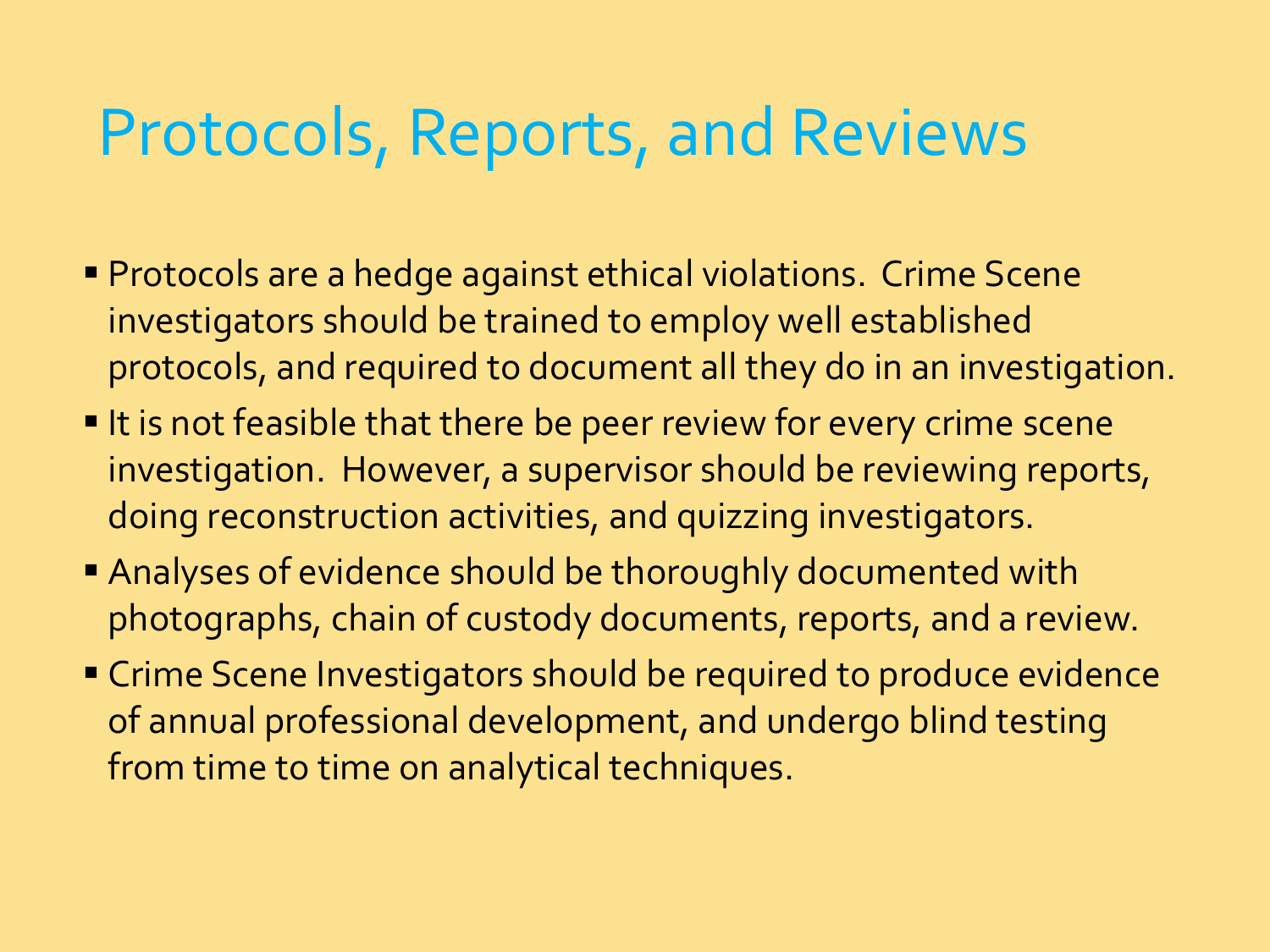#### Management and Supervision

- Many of the ethical issues in forensic science can be laid at the feet of supervision and management.
- If is imperative that clear guidelines of acceptable behavior be understood and enforced without exception.
- **Ethical behavior is not necessarily criminal. It is more than** being rigid, being hypercritical, or trying to catch others making mistakes.
- If is recognizing what is intended to do harm to others, the carrying out of the behavior, and the toleration of the behavior.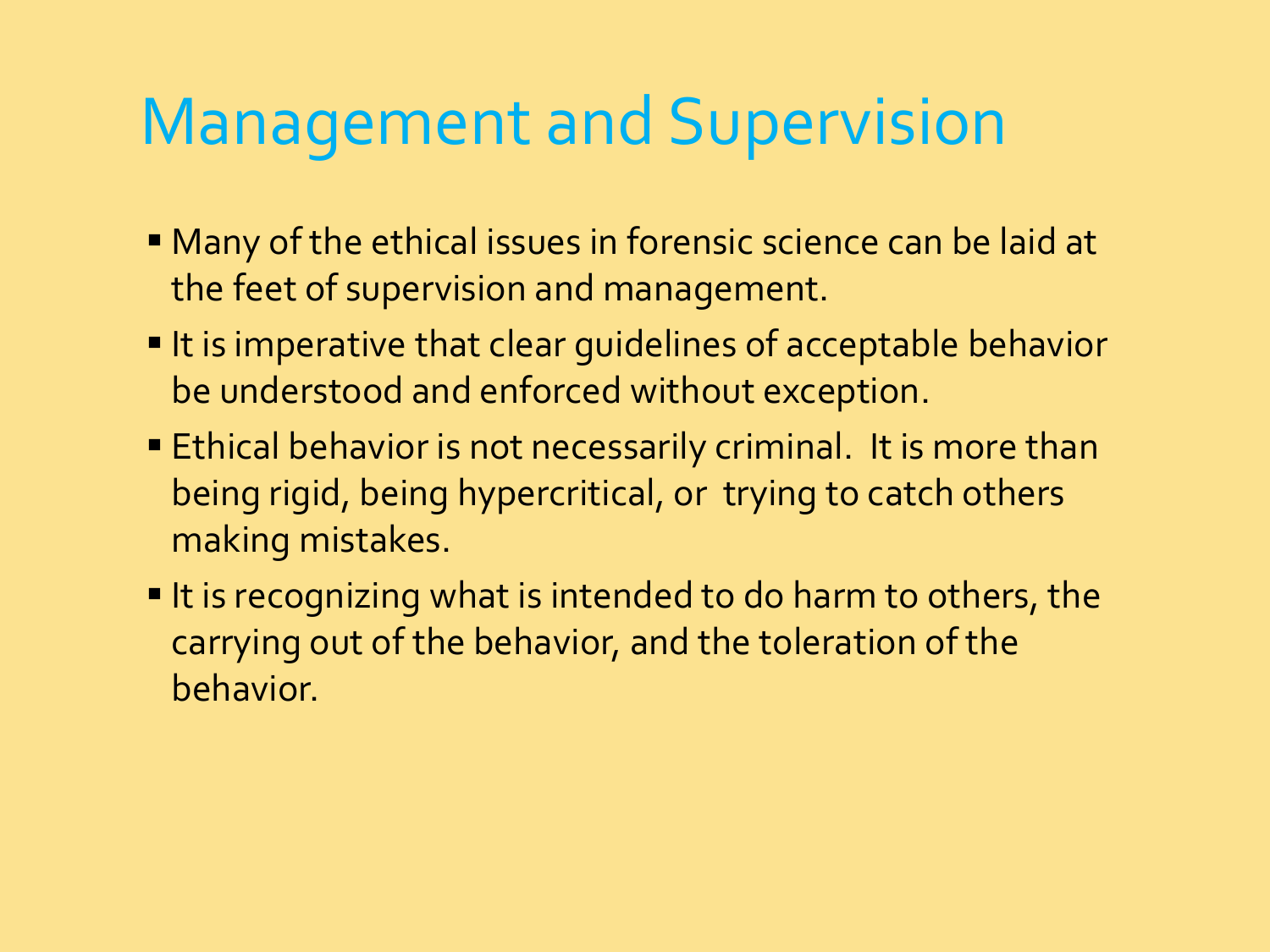#### Your Ethical Experience

- **Take a moment and write down the most controversial** ethical situation that has taken place in your life.
	- What made it an ethical situation?
	- **How was it handled?**
	- What rationalizations were there for the behaviors involved in the situation?
	- Would you have handled it differently?